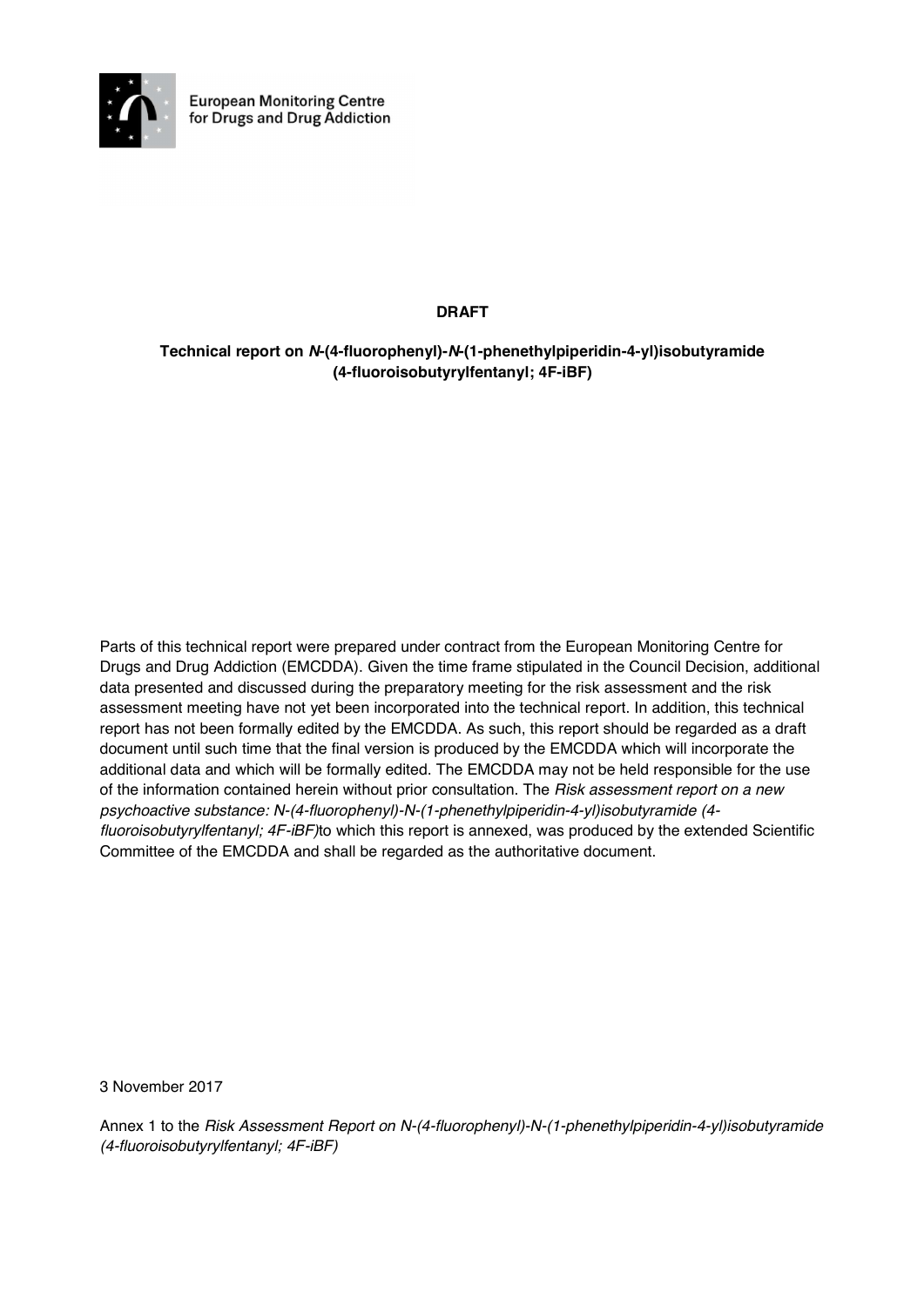# **Table of contents**

| Section A. Physical, chemical, pharmaceutical and pharmacological information5                            |  |
|-----------------------------------------------------------------------------------------------------------|--|
|                                                                                                           |  |
|                                                                                                           |  |
|                                                                                                           |  |
|                                                                                                           |  |
|                                                                                                           |  |
|                                                                                                           |  |
|                                                                                                           |  |
|                                                                                                           |  |
|                                                                                                           |  |
|                                                                                                           |  |
|                                                                                                           |  |
|                                                                                                           |  |
|                                                                                                           |  |
|                                                                                                           |  |
|                                                                                                           |  |
|                                                                                                           |  |
|                                                                                                           |  |
| E5. Possible effects related to the cultural context, for example marginalization  25                     |  |
| E6. Possible appeal of the new psychoactive substance to specific population groups within the general    |  |
|                                                                                                           |  |
| F1. Evidence that criminal groups are systematically involved in production, trafficking and distribution |  |
| F2. Impact on the production, trafficking and distribution of other substances, including existing        |  |
| F3. Evidence of the same groups of people being involved in different types of crime  26                  |  |
| F4. Impact of violence from criminal groups on society as a whole or on social groups or local            |  |
| F5. Evidence of money laundering practices, or impact of organised crime on other socioeconomic           |  |
| F6. Economic costs and consequences (evasion of taxes or duties, costs to the judicial system)  26        |  |
|                                                                                                           |  |
| F8. Evidence of strategies to prevent prosecution, for example through corruption or intimidation  27     |  |
|                                                                                                           |  |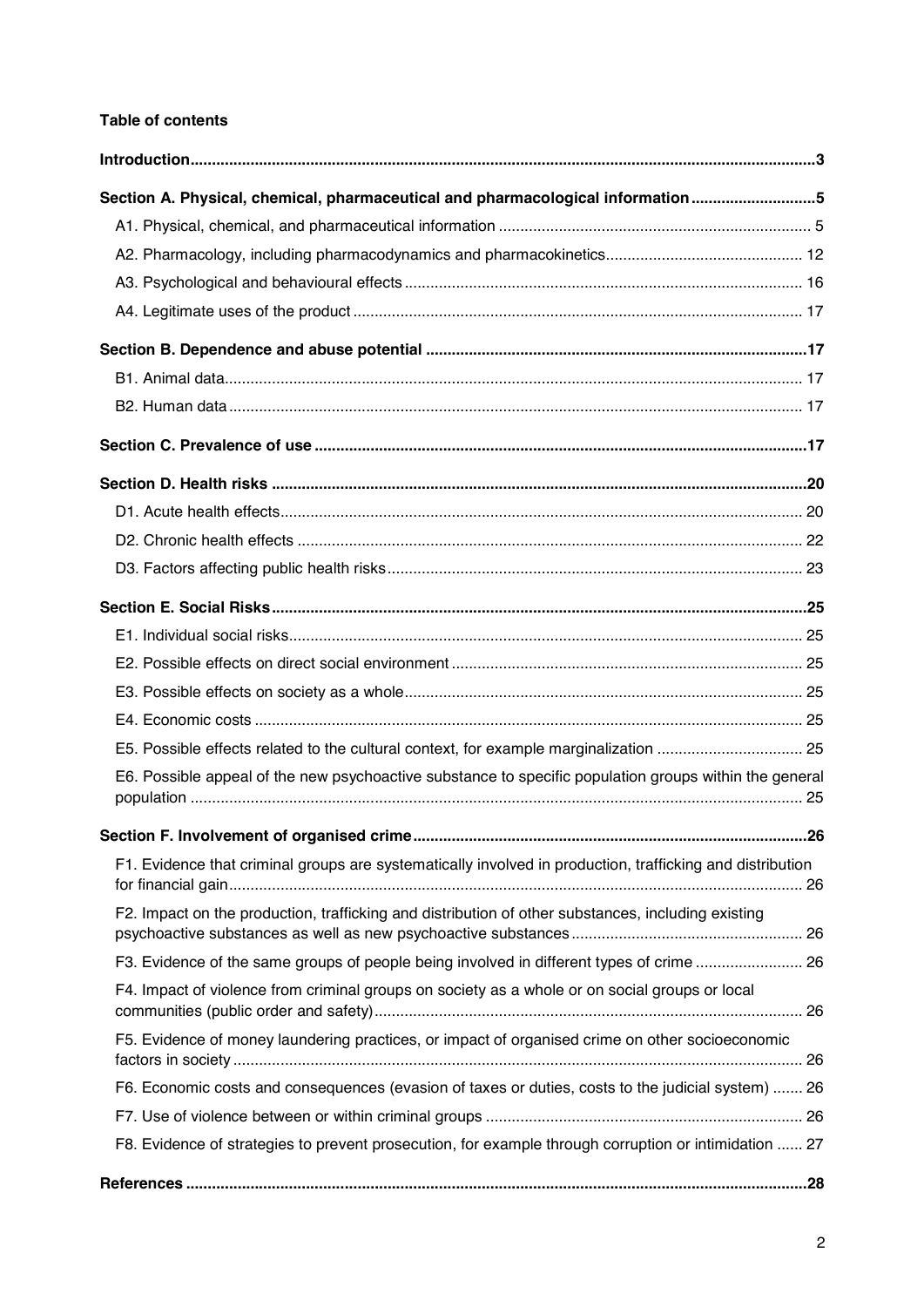## **Introduction**

In accordance with Article 5 of the *Council Decision 2005/387/JHA on the information exchange, risk*assessment and control of new psychoactive substances (<sup>1</sup>) on 25 April 2017, the EMCDDA and Europol launched the Joint Report procedure for *N*-(4-fluorophenyl)-2-methyl-*N*-[1-(2-phenylethyl)piperidin-4 yl]propanamide (4-fluoroisobutyrylfentanyl) on the basis of data reported by the Member States to the European Union Early Warning System in accordance with Article 4 of the Council Decision. The information collection process for the Joint Report was completed in June 2017. The report was submitted to the Institutions of the European Union in July 2017 (EMCDDA, 2017a). In accordance with Article 6 of the Council Decision, on 14 September 2017, the Council of the European Union requested that a risk assessment on 4-fluoroisobutyrylfentanyl should be carried out by the extended Scientific Committee of the EMCDDA.

In order to prepare for a risk assessment, and, to facilitate the risk assessment process, the EMCDDA is responsible for the collection and analysis of data on the substance to be assessed as well as drafting a technical report. This technical report has been prepared for the risk assessment of 4 fluoroisobutyrylfentanyl that will be held at the EMCDDA premises in Lisbon on Wednesday 8 November 2017.

Some of the sections in this report were prepared under EMCDDA contracts (ref. CT.17.SAT.0084.1.0 and CT.17.SAT.0110.1.0).

# *Data sources*

The information in this technical report is derived from:

- data reported by the Member States, Turkey, and Norway to the EMCDDA and Europol in accordance with the Council Decision (EMCDDA, 2017a); and,
- data collected through systematic searches of open source information, including the scientific and medical literature, patents, official reports, grey literature, Internet drug discussion forums and related websites, and online vendors selling 4-fluoroisobutyrylfentanyl.

# *Search strategy*

Literature searches used both chemical structure and text queries in online databases; searches were conducted in October 2017. The retrieved publications were then reviewed for additional relevant references (snowballing technique).

Chemical structure-based searches were done in SciFinder® (American Chemical Society, Chemical Abstract Service) and Reaxys® (Elsevier) databases using both the exact structure of 4-

-

<sup>(</sup> 1 ) OJ L 127, 20.5.2005, p. 32.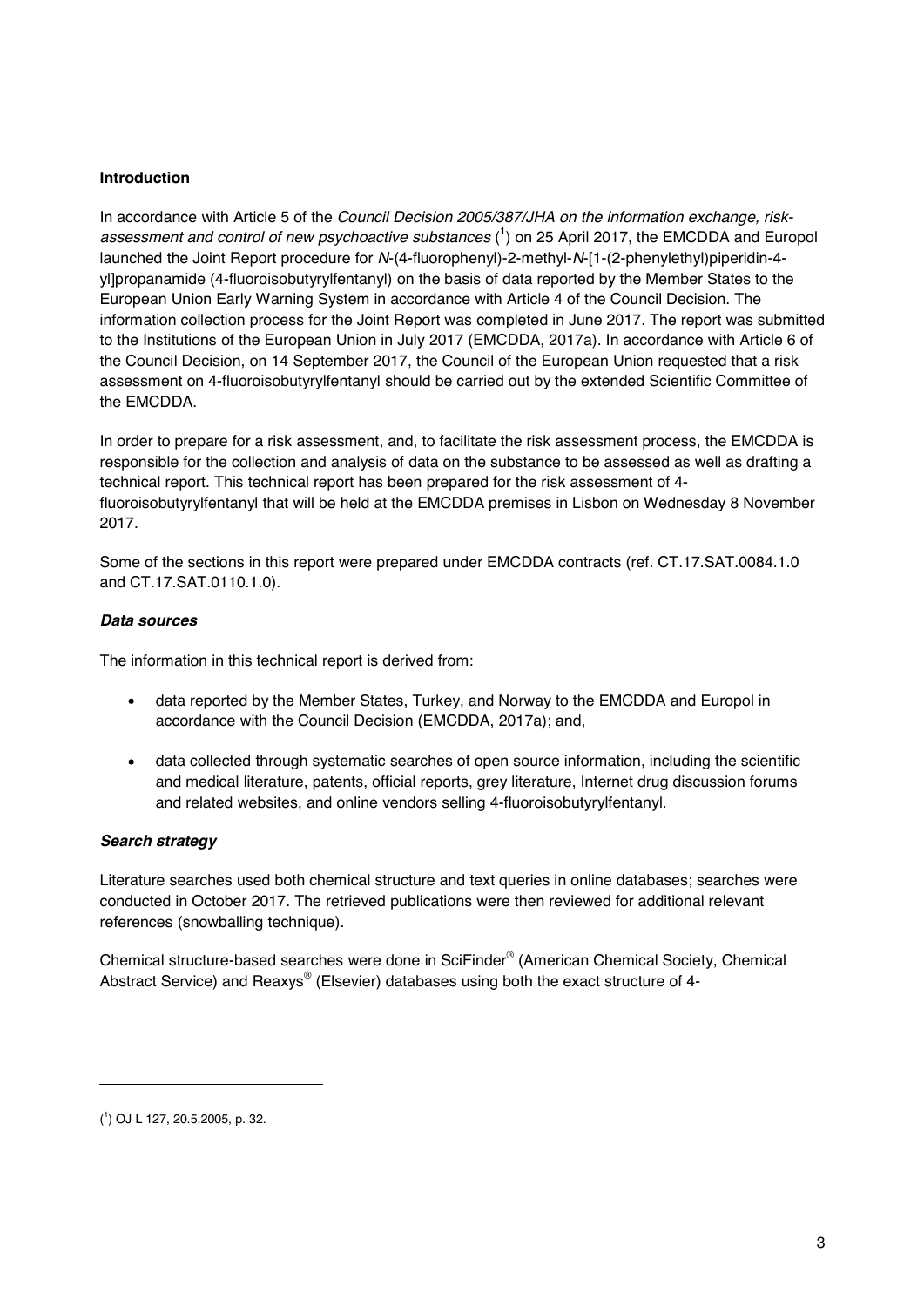fluoroisobutyrylfentanyl and a similarity search. Structural and text-based searches in the SureChEMBL patent database retrieved only one, though irrelevant, hit  $(^2)$ .

Textual searches were conducted online in *PubMed* (National Center for Biotechnology Information), Web of Science™ (Thomson Reuters), and in popular English-language drug forums. The search terms used were: '4-fluoroisobutyrylfentanyl', '4-fluoro-isobutyrylfentanyl', '4-fluoro-isobutyrfentanyl', '4-fluoroisobutrylfentanyl', '*para*-fluoroisobutyrylfentanyl', 4-F-iBF, 4-FiBF, 4-FIBF, FIBF, p-FIBF and p-FiBF.

The REACH registered substances database hosted by the European Chemicals Agency (ECHA) was searched using the CAS registry numbers listed below. The searches returned no hits.

Cursory, though repeated, inspections of English-language Internet forums covered Bluelight, Drugsforum, ecstasydata.org, Erowid, Eve&Rave, Reddit and The Vespiary.

Additionally, the scientific networks of the authors were contacted to obtain information.

# *Note*

It is important to note that when interpreting the information on self-reported user experiences in this report, it is not possible to confirm the specific substance(s) that have been claimed to be used; similarly it is also not possible to confirm the strength, purity, dose/amount, etc., used. Moreover, the actual composition of the substance/product may differ over time and different geographical areas. In addition, the information provided on user websites may not necessarily be representative of other users of 4F-iBF and should be regarded as illustrative only. In general, given the difficulties of collecting accurate selfreported data, it should be interpreted with caution.

# *Reported prepared by*

Simon Brandt (<sup>3</sup>), Simon Elliott (<sup>4</sup>), Michael Evans-Brown (<sup>5</sup>), Helgi Valur Danielsson (<sup>5</sup>), Anabela Almeida  $(5)$ , Rita Jorge  $(5)$ , Rachel Christie  $(5)$ , Ana Gallegos  $(5)$ , and Roumen Sedefov  $(5)$ .

# *Acknowledgements*

-

The EMCDDA would like to extend their sincere thanks and appreciation to: the Early Warning System (EWS) correspondents of the Reitox national focal points and experts from their national early warning system networks; the Europol national units and Europol Project Synergy; and, Dr István Ujváry, iKem BT, Budapest, Hungary for reviewing some of the sections of this report.

 $\binom{2}{1}$  A recent US patent mentions 'p-fluoroisobutyrfentanyl' as one of the opioids against which a novel nasal naloxone spray formulation can be applied (Keegan et al., 2017).

<sup>(&</sup>lt;sup>3</sup>) School of Pharmacy and Biomolecular Sciences, Liverpool John Moores University, United Kingdom.

<sup>(</sup> 4 ) Alere Forensics, Malvern, Worcestershire, United Kingdom.

<sup>(&</sup>lt;sup>5</sup>) European Monitoring Centre for Drugs and Drug Addiction.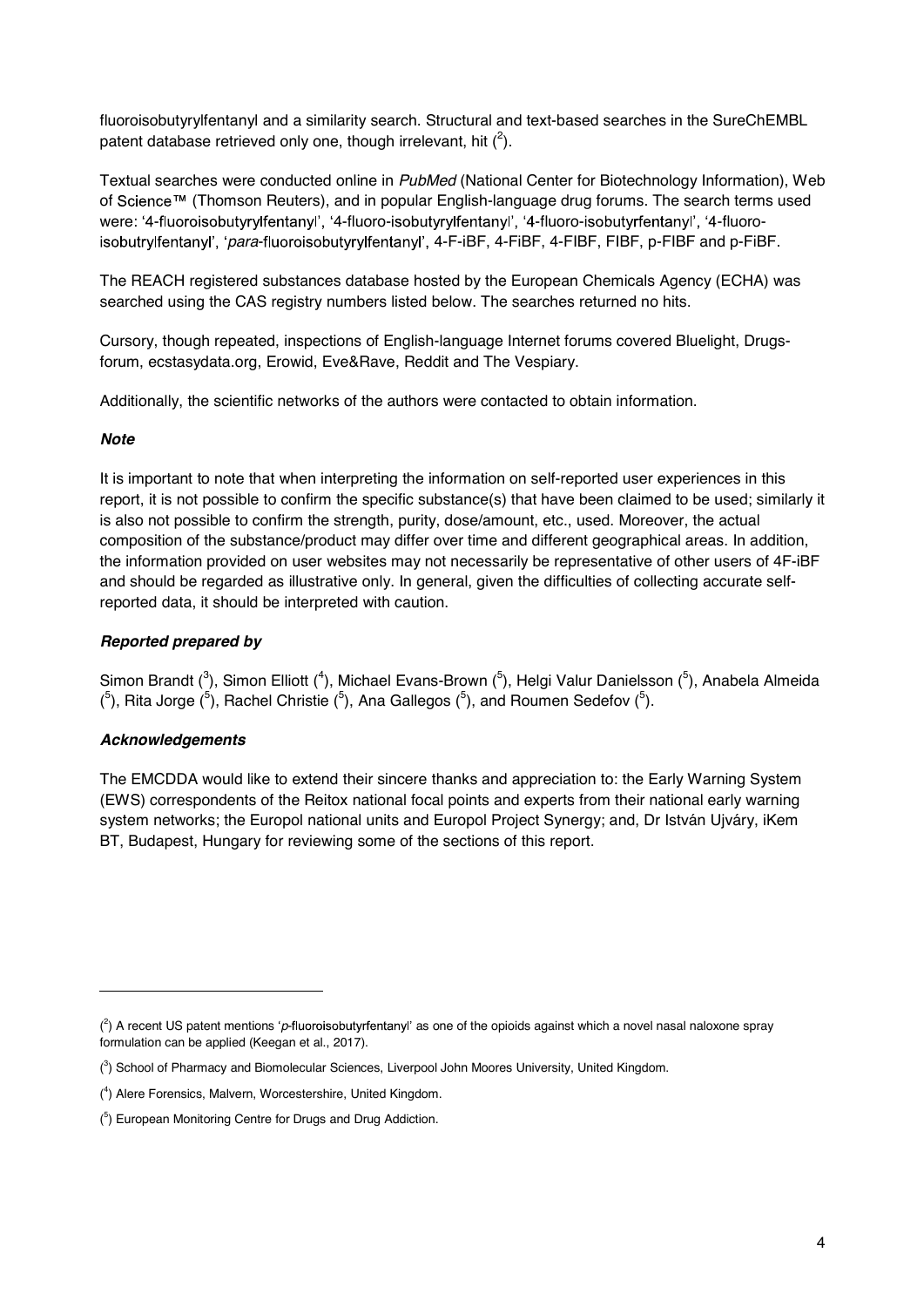# **Section A. Physical, chemical, pharmaceutical and pharmacological information**

## **A1. Physical, chemical, and pharmaceutical information**

## **A1.1. Physical and chemical description**

## *Chemical description and names*

*N*-(4-Fluorophenyl)-2-methyl-*N*-[1-(2-phenylethyl)piperidin-4-yl]propanamide (4-fluoroisobutyrylfentanyl) is structurally related to fentanyl, which is a fast and short-acting synthetic opioid that has been widely used in clinical practice as an adjunct to general anaesthesia during surgery and for postoperative pain management. 4-Fluoroisobutyrylfentanyl contains one basic nitrogen atom in the piperidine ring readily forming salts with organic or inorganic acids.

4-Fluoroisobutyrylfentanyl is also structurally related to acetylfentanyl, acryloylfentanyl, and furanylfentanyl, which were the subjects of EMCDDA-Europol Joint Reports submitted in December 2015, November 2016 and January 2017, respectively, following reports of deaths in Europe (EMCDDA, 2016a; EMCDDA, 2017b; EMCDDA, 2017c). In February 2017 and May 2017, risk assessment meetings on acryloylfentanyl (EMCDDA, 2017d) and furanylfentanyl (EMCDDA, 2017e) were convened under the auspices of the Scientific Committee of the EMCDDA following the request by the Council of the European Union. On 25 September 2017, the Council of the European Union decided that acryloylfentanyl should be subjected to control measures across the European Union (CEU, 2017).

4-Fluoroisobutyrylfentanyl differs from fentanyl by the presence of a fluorine atom on the anilido phenyl ring and the presence of an isobutyramide group in place of the propanamide group. 4- Fluoroisobutyrylfentanyl is the positional isomer of 4-fluorobutyrfentanyl (4F-BF) and thus both substances are structurally very closely related, which results in the same molecular formula and molecular mass. The molecular structure, molecular formula, and molecular mass of 4 fluoroisobutyrylfentanyl are provided in Figure 1.

The first reference to 4-fluoroisobutyrylfentanyl in the scientific literature appears to have been in a paper published in 1999, wherein the synthesis of the substance and analytical discrimination from fentanyl was reported (Ohta, 1999).

| 4-fluoroisobutyrylfentanyl | 4-fluorobutyrylfentanyl        | Fentanyl           |
|----------------------------|--------------------------------|--------------------|
| F                          | F                              |                    |
| $C_{23}H_{29}FN_{2}O$      | $C_{23}H_{29}FN_{2}O$          | $C_{22}H_{28}N_2O$ |
| 368.50 g/mol               | 368.50 g/mol                   | 336.48 g/mol       |
| . -<br>$\sim$              | .<br>.<br>$\sim$ $\sim$ $\sim$ | .<br>$\cdots$      |

**Figure 1**. The molecular structure, molecular formula and molecular mass of 4-fluoroisobutyrylfentanyl (left), 4 fluorobutyrylfentanyl (middle) and fentanyl (right).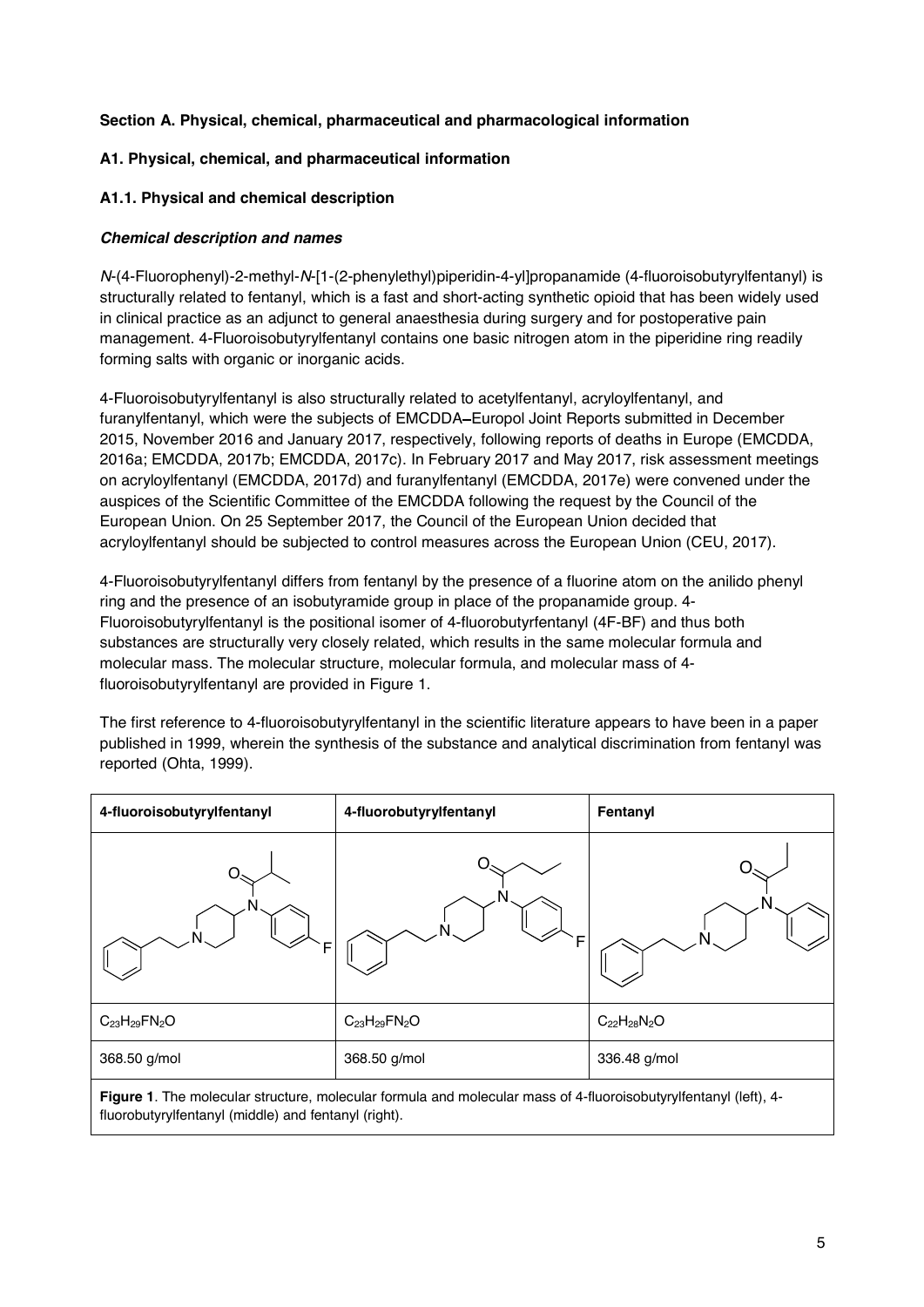Fifteen fentanils are controlled under the United Nations Single Convention on Narcotic Drugs, 1961, as amended by the 1972 Protocol: 3-methylfentanyl, 3-methylthiofentanyl, acetyl-alpha-methylfentanyl, acetylfentanyl, alpha-methylfentanyl, alpha-methylthiofentanyl, beta-hydroxy-3-methylfentanyl, betahydroxyfentanyl, para-fluorofentanyl and thiofentanyl, are controlled under Schedule I and IV; alfentanil, butyrfentanyl, fentanyl, remifentanil and sufentanil are controlled under Schedule I. The controls on acetylfentanyl and butyrfentanyl entered into force in 2016 and 2017, respectively.

# *Names and other identifiers*

*Systematic International Union of Pure and Applied Chemistry (IUPAC) name:* 

*N*-(4-Fluorophenyl)-2-methyl-*N*-[1-(2-phenylethyl)piperidin-4-yl]propanamide

*Chemical Abstract name*:

*N*-(4-Fluorophenyl)-2-methyl-*N*-[1-(2-phenylethyl)-4-piperidinyl]propanamide

*Other names*:

*N*-(4-Fluorophenyl)-*N*-(1-phenethylpiperidin-4-yl)isobutyramide;

*N*-(4-Fluorophenyl)-2-methyl-*N*-[1-(2-phenylethyl)-4-piperidinyl]propanamide;

*N*-(4-Fluorophenyl)-2-methyl-*N*-[1-(2-phenylethyl)-4-piperidyl]propanamide;

*N*-(4-Fluorophenyl)-*N*-(1-phenethyl-4-piperidinyl)isobutyramide;

*N*-(4-Fluorophenyl)-*N*-(1-phenethylpiperidin-4-yl) isobutyramide

*Chemical Abstract Service Registry Numbers (CAS RNs) (<sup>6</sup> )* 

244195-32-2.

*PubChem SID:*

Could not be identified  $\binom{7}{1}$ .

IUPAC International Chemical Identifier Key (InCHI Key)(<sup>8</sup>): OZDOSQNUJIXEOR-UHFFFAOYSA-N

*SMILES (<sup>9</sup> ):*CC(C)C(=O)N(C1CCN(CC1)CCC2=CC=CC=C2)C3=CC=C(F)C=C3

-

 $($ <sup>6</sup>) The Chemical Abstract Service Registry Number (CAS RN) is a unique numeric identifier assigned by the Chemical Abstract Service Division of the American Chemical Society to a specific, single chemical substance.

 $(7)$  As of 21.10.2017

 $(8)$  InChI Key is a unique, non-proprietary structural identifier of chemical substances useful in electronic sources.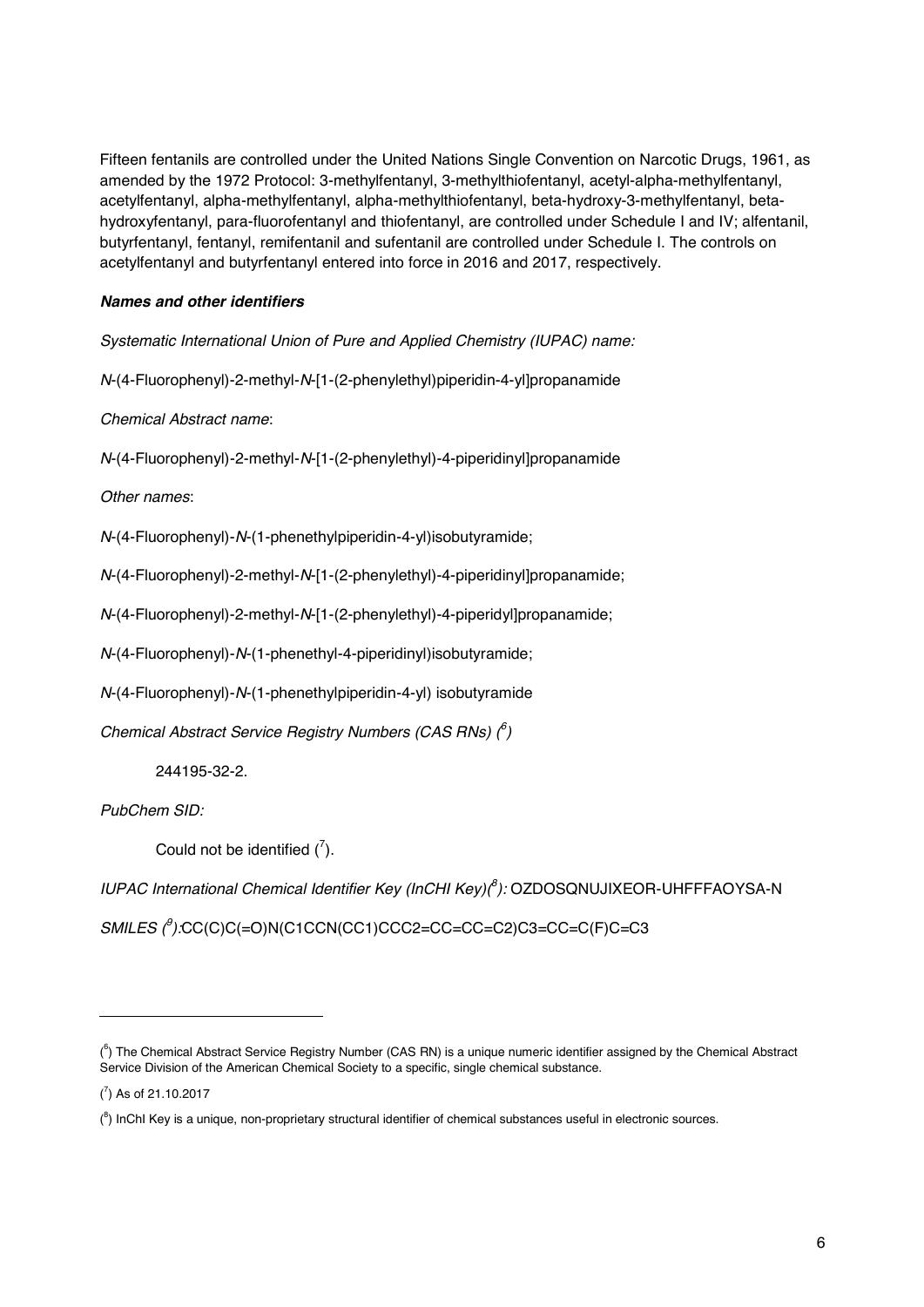## *Common names*:

4-fluoroisobutyrylfentanyl, 4-fluoro-isobutyrylfentanyl, 4-fluoro-isobutyrfentanyl, parafluoroisobutyrylfentanyl, 4-F-iBF, 4-FiBF, 4-FIBF, FIBF, p-FIBF, p-FiBF.

## *Street names*:

The street names for 4-fluoroisobutyrylfentanyl may include the common names.

# *Identification and analytical profile*

# *Physical description*

4-Fluoroisobutyrylfentanyl hydrochloride has been described as a neat solid (Cayman Chemical Company, 2017) and as a white powder (base) (SWGDRUG, 2016). Due to its similarity to fentanyl, the free base could be expected to be sparingly soluble in water; the hydrochloride and citrate salt could be expected to have greater aqueous solubility. 4-Fluoroisobutyrylfentanyl is expected to be lipophilic. This substance has been seized as a powder, in tablet form, and as a liquid. A more detailed description of seizures and collected samples can be found in Section C.

# *Chemical stability and typical reactions*

Specific information about 4-fluoroisobutyrylfentanyl could not be identified. For long-term storage it is recommended that 4-fluoroisobutyrylfentanyl, supplied as a solid, is stored at -20 °C (Cayman Chemical Company, 2017)

# *Analytical profile*

-

As summarized in Table 1, some analytical data have been published.

It is possible that immunoassays for fentanyl may not distinguish between 4-fluoroisobutyrylfentanyl and fentanyl due to the structural similarity between the two substances. Identification of 4 fluoroisobutyrylfentanyl therefore would require further confirmatory analysis using more suitable detection techniques based on, for example, (tandem) mass spectrometry (Helander et al., 2017). Similarly, 4-fluoroisobutyrylfentanyl is not expected to give a positive response to tests developed for morphine-type opioids. An analytical challenge might arise from the number of potential positional isomers that could exist as a result of the presence of the fluorine atom. For example, three fluorophenyl and three fluorophenylethyl isomers (2F-, 3F-, 4F-) can exist when just considering the two phenyl rings present in the molecule. These six isomers could also apply to the 4-fluorobutyrylfentanyl counterparts, thus, potentially giving rise to twelve isomers. Information about the detection of isomers other than 4 fluoroisobutyrylfentanyl could not be identified. The availability of standard reference material is recommended in order to facilitate their differentiation.

Analytical difficulty arises due to the isobaric nature and very similar fragmentation patters of 4 fluoroisobutyrylfentanyl and 4-fluorobutyrylfentanyl. Forensic laboratories, being aware of this, often

<sup>(&</sup>lt;sup>9</sup>) The simplified molecular-input line-entry system (SMILES) is a unique, non-proprietary structural identifier of chemical substances useful in electronic sources.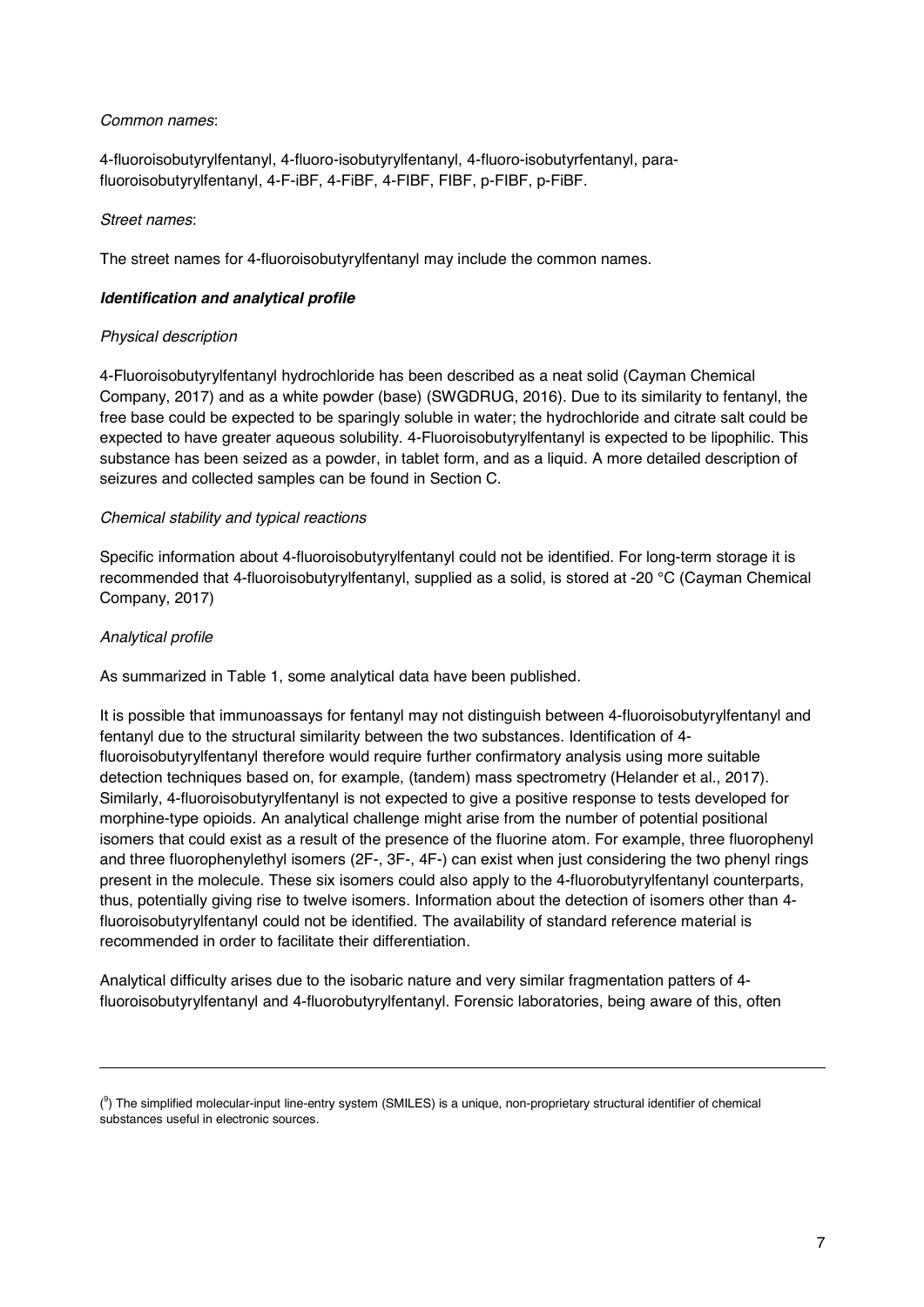report results as '4-fluoroisobutyrylfentanyl/4-fluorobutyrylfentanyl' for samples where the isobaric substances were not, or could not be, separated.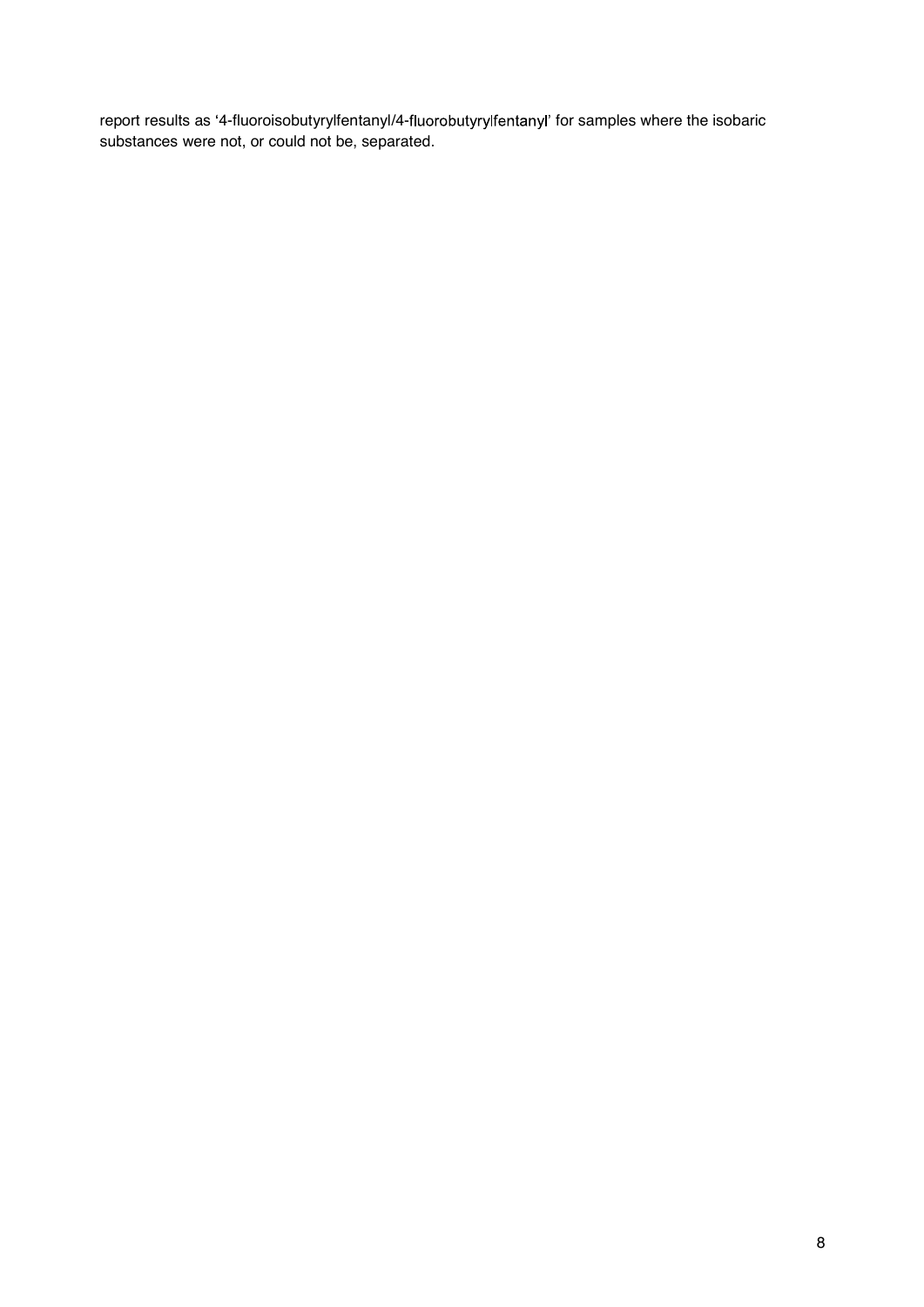**Table 1.** Information associated with the detection and chemical analysis of 4-fluoroisobutyrylfentanyl (amongst other substances). <sup>a</sup>

| Techniques <sup>b</sup>             | <b>Comment</b>                                                                                             | Reference                                        |  |
|-------------------------------------|------------------------------------------------------------------------------------------------------------|--------------------------------------------------|--|
| TLC, GC-FID, direct inlet EI-MS, IR | Synthesis and analytical<br>characterisation.                                                              | Ohta et al. (1999)                               |  |
| <sup>1</sup> H-NMR, GC-MS, FTIR-ATR | Analytical characterisation of<br>reference material.                                                      | <b>SWGDRUG (2016)</b>                            |  |
| GC-MS                               | Analytical characterisation of<br>reference material.                                                      | Cayman Chemical Company (2017)                   |  |
| GC-MS, LC-MS/MS                     | Blood analysis of 'overdose' cases.                                                                        | DeRienz et al. (2017)                            |  |
| LC-MS(/MS)                          | Analysis of serum and urine sample<br>obtained from an intoxication case in<br>September 2016.             | Helander et al. (2017)                           |  |
| LC-MS/MS                            | Method validation and application to<br>analysis of postmortem biological<br>sample material.              | Kahl et al. (2017)                               |  |
| GC-MS                               | Retrospective analysis of GC-MS<br>results obtained from blood samples.                                    | Newmeyer et al. (2017)                           |  |
| GC-MS, GC-NPD                       | Detection in blood sample.                                                                                 | Poston et al. (2017)                             |  |
| GC-MS, GC-FTIR (condensed<br>phase) | Analytical characterisation of<br>reference material.                                                      | Slovenian National Forensic<br>Laboratory (2017) |  |
| GC-MS                               | Analysis of drug paraphernalia<br>(spoon residue) found at the site of<br>fatal intoxication. <sup>c</sup> | Swanson et al. (2017)                            |  |
| LC-MS/MS                            | Analysis of postmortem and human<br>performance toxicology casework                                        | Turri et al. (2017)                              |  |
| LC-MS(/MS)                          | In vitro metabolism using pooled<br>human hepatocytes and analysis of<br>authentic human urine samples.    | Watanabe et al. (2017)                           |  |
| GC-MS, LC-MS                        | Analysis of drug paraphernalia<br>(spoon residue) and analysis of<br>postmortem blood specimen.            | Zaney et al. (2017)                              |  |
|                                     |                                                                                                            |                                                  |  |

<sup>a</sup> As of 21 October 2017.

<sup>b</sup> TLC: Thin-layer chromatography; GC: gas chromatography; FID: flame ionization detection; EI: electron ionization; MS: mass spectrometry; IR: infrared spectroscopy; NMR: nuclear magnetic resonance spectroscopy; FT: Fourier transform; ATR: attenuated total reflectance; LC: liquid chromatography; MS/MS: tandem MS; NPD: nitrogen phosphorus detector;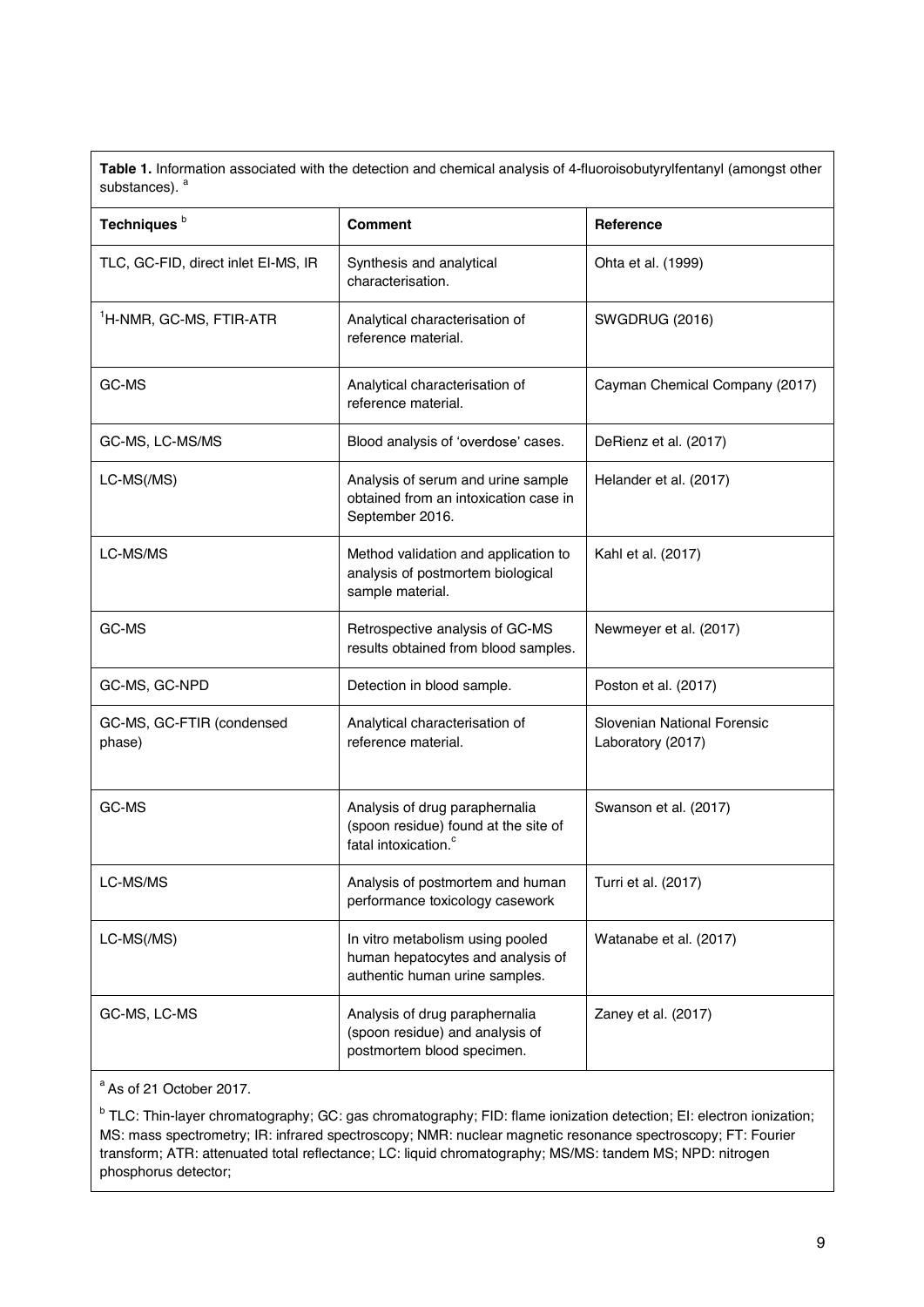c Identification based on mass spectral library comparison only.

#### *Methods and chemical precursors used for the manufacture*

No information was reported by the Member States, Turkey, or Norway, about the chemical precursors or manufacturing methods used to make the 4-fluoroisobutyrylfentanyl that has been detected within Europe.

## *Synthesis*

-

A synthesis procedure for 4-fluoroisobutyrylfentanyl could not be identified in the published literature but it seems likely that its synthesis relies on precursors and synthetic methods similar to those used for the manufacture of pharmaceutical fentanyl and other fentanyl analogues. Accordingly, methods adapted for the multistep synthesis of fentanyl are applicable to 4-fluoroisobutyrylfentanyl whereby the final reaction step is expected to apply the acylation of the *N*-(4-fluorophenyl)-1-(2-phenylethyl)piperidin-4-amine intermediate, a precursor analogous to the *N*-phenyl-1-(2-phenylethyl)piperidin-4-amine (4-ANPP) intermediate involved in the preparation of fentanyl and many of its analogues (Figure 2)  $(1^0)$ .



**Figure 2**. A possible final step of the synthesis of 4-fluoroisobutyrylfentanyl employing the acylation of the *N*-(4 fluorophenyl)-1-(2-phenylethyl)piperidin-4-amine intermediate using either isobutyryl chloride or isobutyric anhydride.

Most of these synthetic procedures are relatively straightforward. Due to the typical high potency of fentanils there is a risk of severe poisoning following accidental exposure during their manufacture. Extreme care must be taken when carrying out the final synthetic step as well as when purifying and handling the substances. Likewise, accidental exposure to the fentanils could pose a risk of poisoning to the public, law enforcement, emergency personnel, as well as medical and forensic laboratory personnel. In addition to exercising extreme caution when handling materials suspected to contain fentanils, personnel should be equipped with appropriate protective equipment. The antidote naloxone should be readily available to personnel in sufficient quantities; training in resuscitation, including the administration of naloxone, should also be available (IAB, 2017 US CDC, 2013; US CDC, 2016; US DEA, 2017a). Any required responses should continue to ensure the delivery of prompt and appropriate care to patients with suspected overdose (Cole & Nelson, 2017; Lynch, Suyama, & Guyette, 2017).

<sup>(&</sup>lt;sup>10</sup>) Methods not relying on the controlled precursor NPP for the synthesis of 4-fluoroisobutyrylfentanyl are possible. For example, alkylation of N-(4-fluorophenyl)-2-methyl-N-(piperidin-4-yl)propanamide by phenethyl chloride would afford the title product.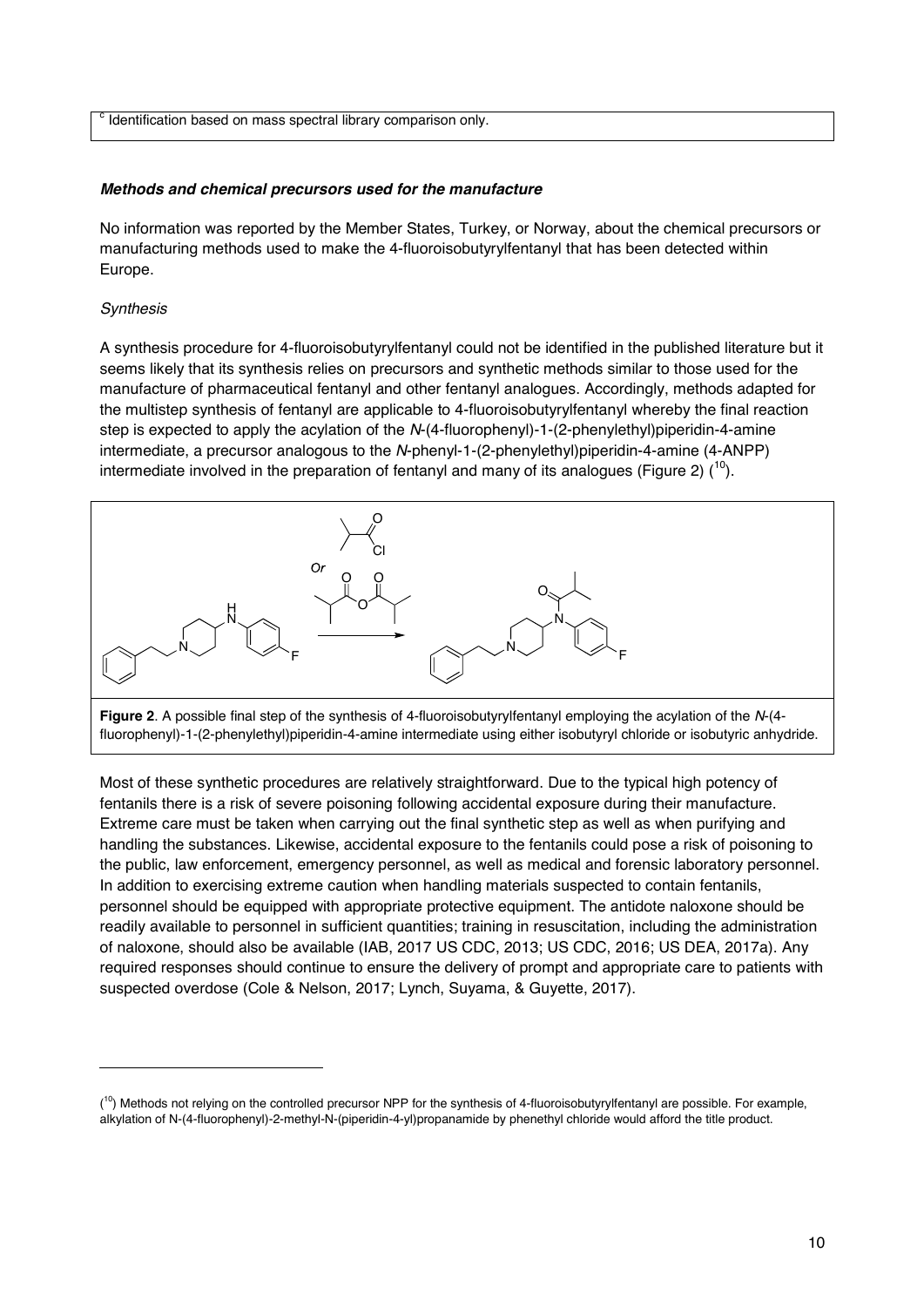In contrast to the 4-ANPP and its precursor *N*-phenethyl-4-piperidone (NPP), which were scheduled in 2017 and are listed in Table I of the United Nations Convention against Traffic in Narcotic Drugs and Psychotropic Substances, 1988 (CND, 2017; INCB, 2017), the fluorinated analogue of 4-ANPP used for the preparation of 4-fluoroisobutyrylfentanyl is not an internationally controlled substance.

# *Typical impurities encountered in seized and collected samples*

There are no quantitative data available on the impurities detected in seized and collected samples reported to the EMCDDA (Section C). A potentially detectable impurity might be predicted to include the *N*-(4-fluorophenyl)-1-(2-phenylethyl)piperidin-4-amine intermediate .

# **A1.2. Physical/pharmaceutical form**

Data from seizures and collected samples reported to the EMCDDA have noted that 4 fluoroisobutyrylfentanyl has typically been detected in powders, tablets and liquids (Section C).

# **A1.3. Route of administration and dosage**

As with other fentanils, 4-fluoroisobutyrylfentanyl can be administered orally as a powder (including in capsules), as tablets, or as a solution (using nasal sprays) or by insufflation of a powder; it can also be administered intranasally or sublingually via a spray; inhaled by smoking or vaporizing; and, administered by injection (intravenous and intramuscular). There are also instances where 4-fluoroisobutyrylfentanyl is advertised for sale in the form of blotters by Internet vendors. Users have also described rectal administrations  $(^{11})$ .

Of note is the apparent popularity of selling ready-to-use or homemade nasal sprays containing solutions for the administration of fentanils. It is worth noting that some of these products are not always labelled and/or sold as another substance, a phenomenon that extends to the use of other fentanils that have appeared in Europe in the past few years, including acryloylfentanyl (EMCDDA 2017b; EMCDDA 2017d; Ujváry et al., 2017) and furanylfentanyl (EMCDDA, 2017c; EMCDDA, 2017e).

## *Dosage*

-

Limited information is available regarding the dose and the dose regimens of 4-fluoroisobutyrylfentanyl. Reports available on user discussion forums included single intravenous administrations up to 5 mg followed by nasal spray administrations reportedly amounting to 3 mg over a six-hour period  $\binom{12}{1}$ . Other examples included nasal administrations of 5 mg per day  $(^{13})$ ; "dosing every 2-3 hours (0.7 mg/mL)... up to about 0.35 mg IV"  $(1)$ ; 0.1–0.5 ml intravenous injections of 0.69 mg/mL solutions and 2 mL rectal administrations using the same concentration  $\binom{11}{1}$ ; self-prepared nasal spray concentrations of 10–15 mg/mL have also been mentioned  $(^{14})$ .

<sup>(</sup> 11) http://www.bluelight.org/vb/threads/774831-Novel-opioid-4-Fluoroisobutyrfentanyl-(4-FiBF-p-FiBF)/page2 (last accessed: 22.10.2017).

<sup>(</sup> 12) https://erowid.org/experiences/exp\_pdf.php?ID=106906&format=pdf (last accessed 21.10.2017).

<sup>(</sup> 13) http://www.bluelight.org/vb/threads/774831-Novel-opioid-4-Fluoroisobutyrfentanyl-(4-FiBF-p-FiBF) (last accessed 21.10.2017).

<sup>&</sup>lt;sup>14</sup>) https://www.reddit.com/r/opiates/comments/3ved25/anybody\_try\_furanylfentanyl\_fuf\_or/ (last accessed 21.10.2017).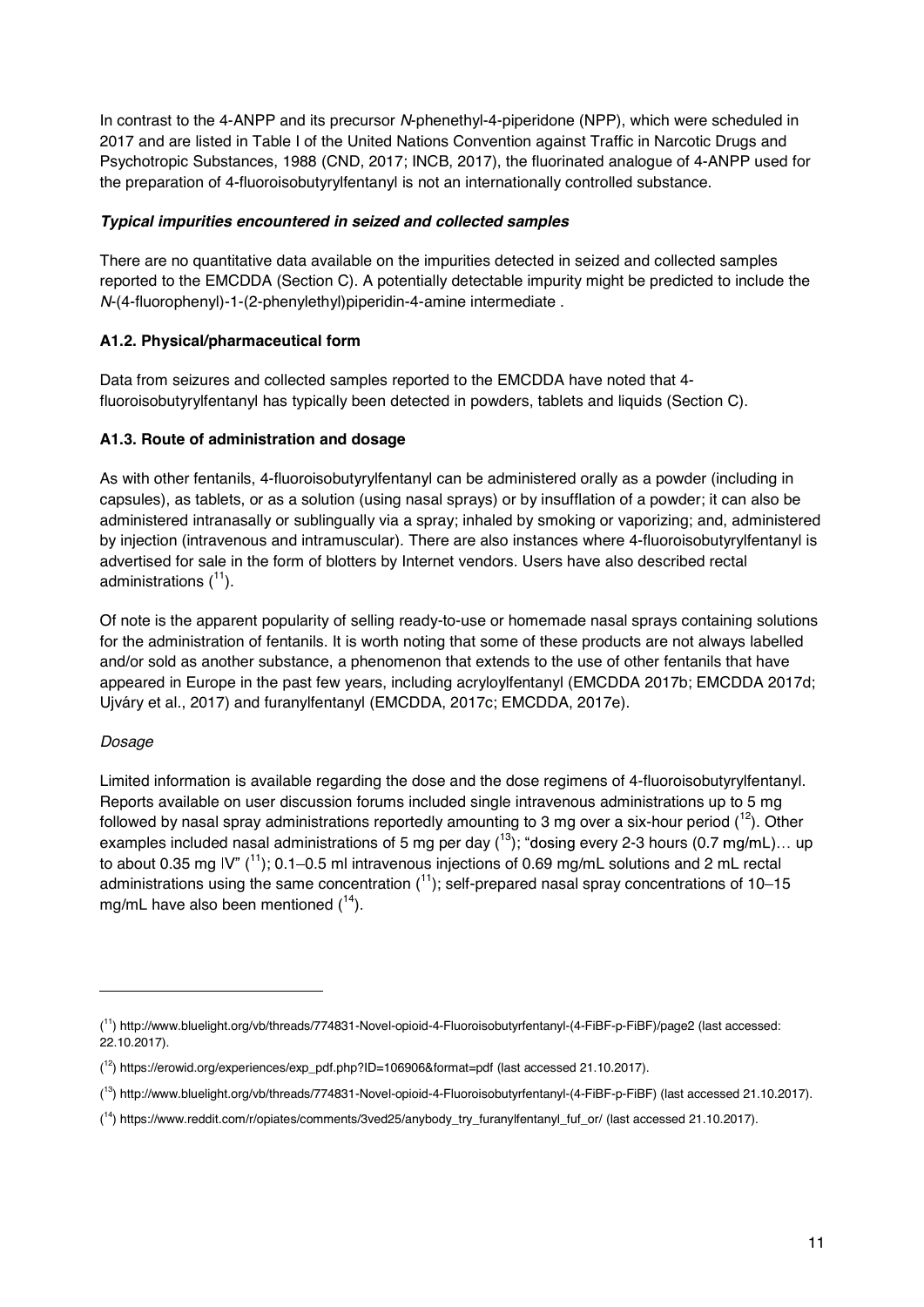From this, however, it is not possible to discern the 'typical' dosages administered by users. Doses appear to differ depending on factors such as the route of administration, the tolerance of the users, the use of other drugs, and the desired effects.

## **A2. Pharmacology, including pharmacodynamics and pharmacokinetics**

Pharmacologically, 4-fluoroisobutyrylfentanyl is an opioid receptor agonist.

## *Pharmacodynamics*

## *In vitro studies*

-

The currently available data suggests that 4-fluoroisobutyrylfentanyl binds to the  $\mu$ -opioid receptor (MOR) with high selectivity over the  $\kappa$ - and  $\delta$ -opioid receptors (KOR and DOR) (Table 2) (<sup>15</sup>) (US DEA, 2017b).

Table 2 provides a summary of binding and functional activity data that illustrate that 4 fluoroisobutyrylfentanyl (EC<sub>50</sub> = 115 nM, [<sup>35</sup>S]GTPyS binding assay, E<sub>max</sub> = 91.6%) functioned as a MOR agonist (<sup>16</sup>). In comparison, morphine (EC<sub>50</sub> = 17.2 nM, [<sup>35</sup>S]GTPyS binding assay, E<sub>max</sub> = 86.1%) and fentanyl ( $EC_{50}$  = 28.8 nM,  $E_{max}$  = 94.0%) were several times more potent than 4-fluoroisobutyrylfentanyl and all three test drugs exhibited comparable efficacy ( $E_{\text{max}}$ ) using this particular in vitro assay.

4-Fluoroisobutyrylfentanyl showed relatively low affinity toward KOR ( $K_i = 2,700$  nM) with moderate to low potency and moderate relative efficacy ( $EC_{50} = 1,330$  nM,  $[^{35}S]GTPYS$  binding assay,  $E_{max} = 49.3\%$ ). As far as DOR was concerned, binding affinity and potency were relatively low, whereas efficacy was moderate ( $K_i = 1,670$  nM,  $EC_{50} = 2,490$  nM,  $[{}^{35}S]GTP\gamma S$  binding assay,  $E_{max} = 64\%$ ), which suggested a MOR selective profile, at least under these *in vitro* conditions. All test drugs used as positive control were shown to be efficacious agonists (Table 2).

| <b>Table 2.</b> Binding and functional activity data for 4-fluoroisobutyrylfentanyl (4F-iBF) generated via the Drug<br>Enforcement Administration–Veterans Affairs (DEA-VA) Interagency Agreement (modified from US DEA, 2017b). |                   |                   |                   |                   |                   |
|----------------------------------------------------------------------------------------------------------------------------------------------------------------------------------------------------------------------------------|-------------------|-------------------|-------------------|-------------------|-------------------|
| <b>MOR</b>                                                                                                                                                                                                                       | 4F-iBF $^{\rm b}$ | <b>DAMGO</b>      | <b>Morphine</b>   | Fentanyl          | <b>Naltrexone</b> |
| $\int^3 H$ ]DAMGO<br>binding Ki (nM)                                                                                                                                                                                             | $0.451 \pm 0.046$ | $0.277 \pm 0.027$ | $0.322 \pm 0.048$ | $0.144 \pm 0.024$ | $0.082 \pm 0.011$ |
| $IC_{50}$ (nM)                                                                                                                                                                                                                   | $2.16 \pm 0.20$   |                   |                   |                   |                   |
| $[^{35}S]$ GTPyS<br>binding                                                                                                                                                                                                      | 4F-iBF $^{\rm b}$ | <b>DAMGO</b>      | <b>Morphine</b>   | Fentanyl          |                   |
| Stimulation $EC_{50}$<br>(nM)                                                                                                                                                                                                    | $115 \pm 33$      | $22.4 \pm 7.0$    | $17.2 \pm 4.5$    | $28.8 \pm 6.9$    |                   |
| Maximal<br>stimulation $(\%)^*$                                                                                                                                                                                                  | $91.6 \pm 4.1$    | $96.1 \pm 2.2$    | $86.1 \pm 5.0$    | $94.0 \pm 6.0$    |                   |

 $(15)$  K<sub>i</sub> represents the equilibrium inhibition constant for the test drug displacing the radioligand.

 $(16)$  EC<sub>50</sub> represents the concentration that causes a half-maximal response of the agonist.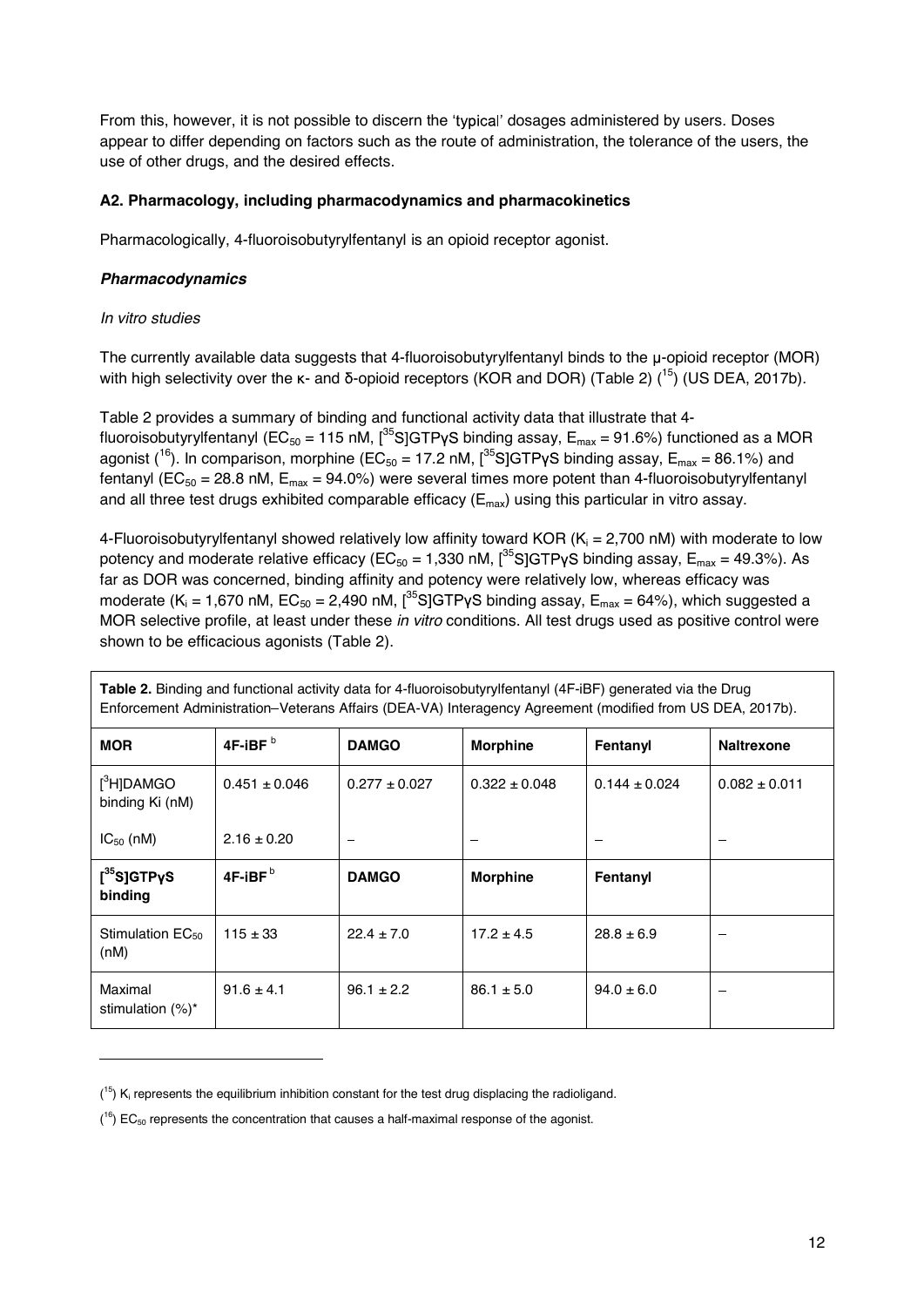| <b>DOR</b>                                        | 4F-iBF <sup>b</sup> | <b>DPDPE-OH</b>   | <b>Morphine</b>          | Fentanyl       | <b>Naltrexone</b>        |
|---------------------------------------------------|---------------------|-------------------|--------------------------|----------------|--------------------------|
| $\int$ <sup>3</sup> H]DPDPE<br>binding $K_i$ (nM) | $1,670 \pm 410$     | $1.93 \pm 0.14$   | $79.1 \pm 5.1$           | $164 \pm 13$   | $8.7 \pm 1.0$            |
| $IC_{50}$ (nM)                                    | $2,790 \pm 630$     |                   |                          |                |                          |
| $[^{35}S]$ GTPyS<br>binding                       | 4F-iBF <sup>b</sup> | DPDPE-OH          | <b>Morphine</b>          | Fentanyl       |                          |
| Stimulation EC <sub>50</sub><br>(nM)              | $2,490 \pm 390$     | $7.4 \pm 1.6$     | $750 \pm 160$            | $996 \pm 99$   |                          |
| Maximal<br>stimulation $(\%)^*$                   | $64 \pm 15$         | $98.90 \pm 0.76$  | $64.0 \pm 9.7$           | $42.5 \pm 3.6$ | $\overline{\phantom{0}}$ |
| <b>KOR</b>                                        | 4F-iBF $b$          | U-50,488H         | <b>Morphine</b>          | Fentanyl       | <b>Nor-BNI</b>           |
| $[^3$ H]U-69,593<br>binding $K_i$ (nM)            | $2,700 \pm 490$     | $0.143 \pm 0.043$ | $34.9 \pm 7.0$           | $224 \pm 36$   | $0.53 \pm 0.17$          |
| $IC_{50}$ (nM)                                    | $4,830 \pm 790$     |                   | $\overline{\phantom{0}}$ |                |                          |
| $[^{35}S]$ GTPyS                                  |                     |                   |                          |                |                          |
| binding                                           | 4F-iBF <sup>b</sup> | U-50,488H         | <b>Morphine</b>          | Fentanyl       | —                        |
| Stimulation EC <sub>50</sub><br>(nM)              | $1,330 \pm 290$     | $1.89 \pm 0.30$   | $81 \pm 10$              | $347 \pm 65$   | $\overline{\phantom{0}}$ |

<sup>a</sup> In receptor binding experiments, transfected Chinese hamster ovary (CHO) cells expressing human δ- and κ-opioid receptors and rat u-opioid receptors were used. Experimental details for functional activity studies are not reported. DOR: delta opioid receptor; KOR: kappa opioid receptor; MOR: mu opioid receptor; DAMGO: Tyr-Ala-Gly-*N*-Me-Phe-Gly-ol, DPDPE: Tyr-Pen-Gly-Phe-Pen [disulfide bridge: 2-5]; U-69,593: (+)-(5a,7a,8β)-N-methyl-N-[7-(1-pyrrolidinyl)-1-oxaspiro[4.5]dec-8-yl]-benzeneacetamide; U-50,488H: *trans*-(±)-3,4-dichloro-*N*-methyl-N-[2-(1 pyrrolidinyl)cyclohexyl]benzeneacetamide methanesulfonate salt; Nor-BNI: norbinaltorphimine; U-69,593: (+)-

-*N*-methyl-*N*-[7-(1-pyrrolidinyl)-1-oxaspiro[4.5]dec-8-yl]-benzeneacetamide. SEM: standard error of the mean.

Numbers represent the means ± SEM from at least three independent experiments, each conducted with duplicate determinations. Standard compounds are the agonists DPDPE (delta), U-50,488H (kappa) and DAMGO (mu) and the antagonists naltrexone (delta and mu) and nor-BNI (kappa).

\* Maximal stimulation by test compound is normalized to the maximal stimulation by DPDPE (delta), U50,488H (kappa) or DAMGO (mu) above basal.

<sup>b</sup> 4F-iBF: 4-fluoroisobutyrylfentanyl.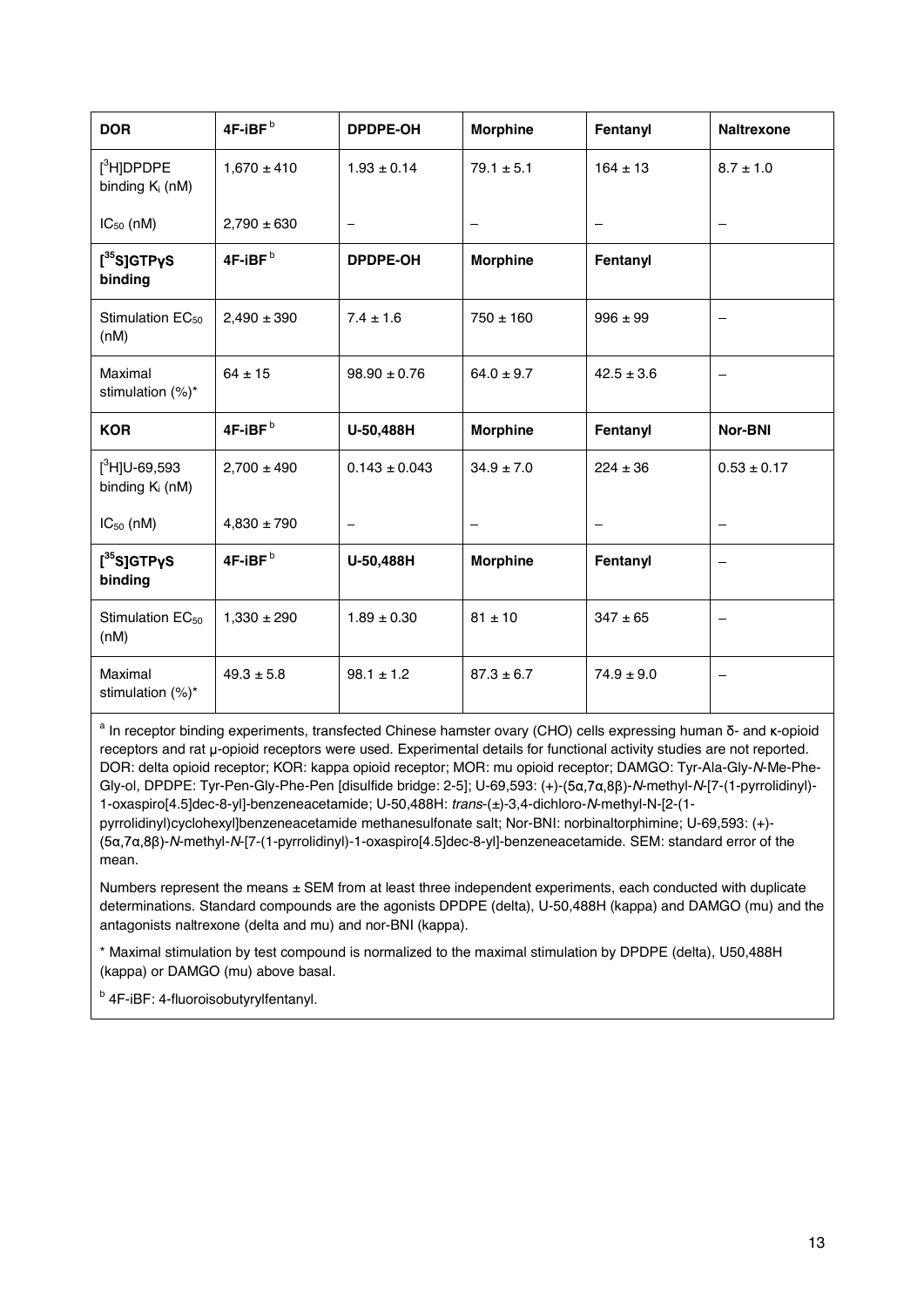## *Animal studies*

It has recently been reported that 4-fluoroisobutyryfentanyl showed analgesic effects in mice (subcutaneous administration) in the tail-flick test (55 $^{\circ}$ C). The ED<sub>50</sub> value for 4-fluoroisobutyryfentanyl was determined at 1.61 mg/kg, compared to 0.122 mg/kg for fentanyl, and 12 mg/kg for morphine. It was furthermore reported that naltrexone administration (10 mg/kg, s.c.) affected nociceptive effects as demonstrated by a corresponding shift of the dose-response curve to the right (WHO, 2017)  $(^{17})$ .

#### *Pharmacokinetics*

-

A recent *in vitro* investigation using human hepatocytes (10 µM test drug, up to 5 h incubation time) identified 17 metabolites (Figure 3). The identified biotransformations included *N*-dealkylation (C3), hydroxylation (C7, C8, C10, C11, C15, C17) followed by glucuronidation (C5), dihydroxylation (C9), dihydrodiol formation (C4), dihydroxylation with methylation (C12, C13) followed by glucuronidation (C6), amide hydrolysis (C14), oxidative *N*-dealkylation, and further reduction of the keto group (C1), carboxylation (C2), and carbonylation (C16) (Figure 3) (Watanabe et al., 2017).

The parent drug was prevalent in both the hepatocyte incubate and authentic human urine samples. Nine metabolites were observed in hepatocytes (C3, C8, C10, C12, C14-C17) with the desphenethyl ("nor") metabolite C3  $(18)$  being the major metabolite in the 5 h sample followed by the monohydroxylated metabolites C15 and C10. Eleven metabolites were detected in hydrolysed urine (C1, C2, C3, C4, C7, C9 C13, C15), which suggested that major metabolites were comparable. The C12 metabolite, a potential target for confirming consumption of 4-fluoroisobutyrylfentanyl, was also identified (Watanabe et al., 2017).

<sup>&</sup>lt;sup>17</sup>) Data provided by the US Drug Enforcement Administration, Food and Drug Administration, National Center for Toxicological Research (2017b). Report: 4-Fluoroisobutyryl fentanyl (FIBF), Evaluation of analgesic effects using the warm water tail withdrawal assay. 28 June 2017.

<sup>(</sup> 18) Systematic name: *N*-(4-Fluorophenyl)-2-methyl-*N*-(piperidin-4-yl)propanamide.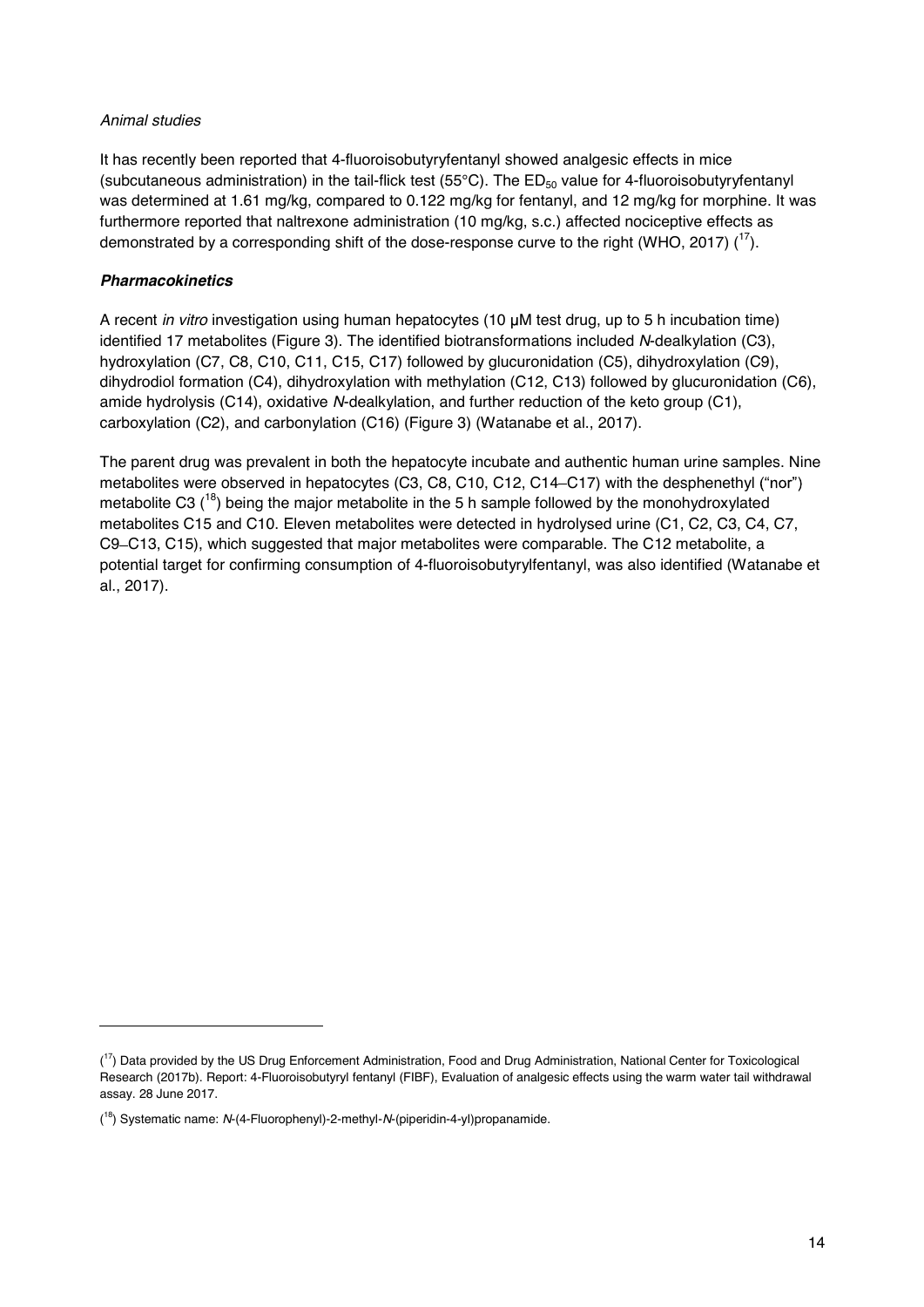

human urine samples. Enclosed metabolites: major metabolites detected in hydrolysed human urine specimen; metabolites in italics only found in either the *in vitro* or *in vivo* experiment.

A limited number of self-reported user experiences have noted that the duration of effects induced by 4 fluoroisobutyrylfentanyl could be greater than 12 hours  $(19,20)$ . If correct, then this would indicate a longer lasting activity compared to fentanyl and other fentanyl analogues available on the market. As noted in the introduction, given the difficulties of collecting such data, these reports should be viewed with caution.

## *Inter-individual genetic variability in metabolising enzymes*

j

For fentanyl, oxidative dealkylation by hepatic CYP3A4 and by CYP3A5 isoenzymes to norfentanyl has been demonstrated (Guitton et al., 1997, Jin et al., 2005, Labroo et al., 1997). The variation of the expression of the genes coding for these CYP3A isoenzymes among populations might be of clinical significance (Meyer and Maurer, 2011) but further studies are needed to address the toxicological consequences of such polymorphisms.

<sup>(&</sup>lt;sup>19</sup>) https://forum.drugs-and-users.org/index.php?topic=3373.0 (last accessed 22.10.2017).

<sup>(&</sup>lt;sup>20</sup>) http://www.bluelight.org/vb/threads/774831-Novel-opioid-4-Fluoroisobutyrfentanyl-(4-FiBF-p-FiBF) (last accessed 22.10.2017).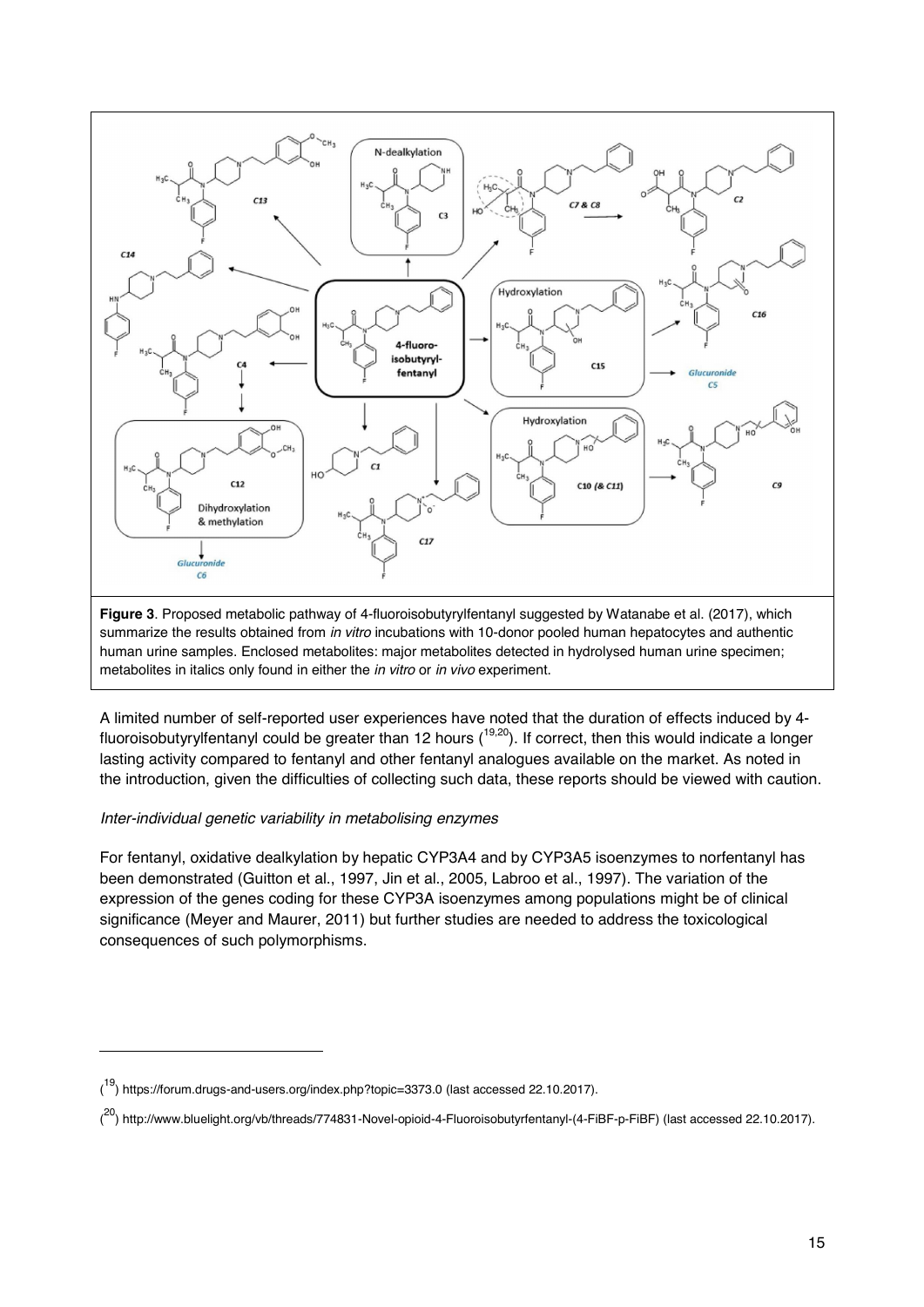## *Interactions with other substances and other interactions*

Specific information about 4-fluoroisobutyrylfentanyl could not be identified although it seems conceivable that interactions observed with fentanyl might equally apply (Preston, 2016). For example, should 4 fluoroisobutyrylfentanyl undergo oxidative dealkylation by hepatic CYP3A4 and by CYP3A5 isoenzymes then the use of this substance with inhibitors of these isoenzymes, such as clarithromycin, erythromycin, fluconazole, grapefruit juice, indinavir, itraconazole, ketoconazole, nefazodone, ritonavir, saquinavir, suboxone, verapamil)  $(^{21})$  may result in increased plasma concentration of 4-fluoroisobutyrylfentanyl. This could increase the risk of poisoning, including potentially fatal respiratory depression.

The concomitant use of other central nervous system (CNS) depressants, including other opioids, sedatives/hypnotics (such as the benzodiazepines and the z-drugs), ethanol, pregabalin, gabapentin, tranquillisers, and sedating anti-histamines, may produce additive depressant effects.

The use of fentanyl with serotoninergic agents, such as selective serotonin re-uptake Inhibitors (SSRIs) (the most commonly prescribed antidepressants) or serotonin norepinephrine re-uptake inhibitors (SNRIs) or monoamine oxidase inhibitors (MAOIs) has been associated with a serotonin syndrome, a potentially life-threatening condition. This association is likely to extend to illicit drugs, which act on the serotonergic system. It is not known if this association is also seen with 4-fluoroisobutyrylfentanyl.

# *Effects on ability to drive and operate machines*

No studies of the effects of 4-fluoroisobutyrylfentanyl on the ability to drive and operate machines have been performed. However, it is well established that opioid analgesics, such as fentanyl, impair the mental and physical ability required to drive and operate machines. This effect is likely to extend to 4 fluoroisobutyrylfentanyl.

# **A3. Psychological and behavioural effects**

-

Information on the psychological and behavioural effects of 4-fluoroisobutyrylfentanyl is limited. It appears that the psychoactive profile of 4-fluoroisobutyrylfentanyl might share at least some similarities with other opioid analgesics such as fentanyl and heroin. These would include relaxation and euphoria; at higher doses, sedation and profound intoxication may occur.

A limited number of self-reported user experiences have noted that 4-fluoroisobutyrylfentanyl is 'long lasting' and is less euphorigenic when compared to other opioids  $(^{22,23,24})$ . As noted in the introduction, given the difficulties of collecting such data, these reports should be viewed with caution. In addition, it should be noted that if 4-fluoroisobutyrylfentanyl was indeed less euphorigenic, this might lead to users increasing the dose, which could increase the risk of opioid toxicity and particularly life-threatening respiratory depression.

 $(2<sup>1</sup>)$  For a more comprehensive list of drug interactions with fentanyl, see, for example,

http://www.ema.europa.eu/ema/index.jsp?curl=pages/medicines/landing/epar\_search.jsp&mid=WC0b01ac058001d124&source=ho meMedSearch&keyword=fentanyl&category=human&isNewQuery=true

<sup>(&</sup>lt;sup>22</sup>) https://forum.drugs-and-users.org/index.php?topic=3373.0 (last accessed 22.10.2017).

<sup>(</sup> 23) http://www.bluelight.org/vb/threads/774831-Novel-opioid-4-Fluoroisobutyrfentanyl-(4-FiBF-p-FiBF) (last accessed 22.10.2017).

<sup>&</sup>lt;sup>(24</sup>) https://www.reddit.com/r/opiates/comments/3ved25/anybody\_try\_furanylfentanyl\_fuf\_or/ (last accessed 22.10.2017).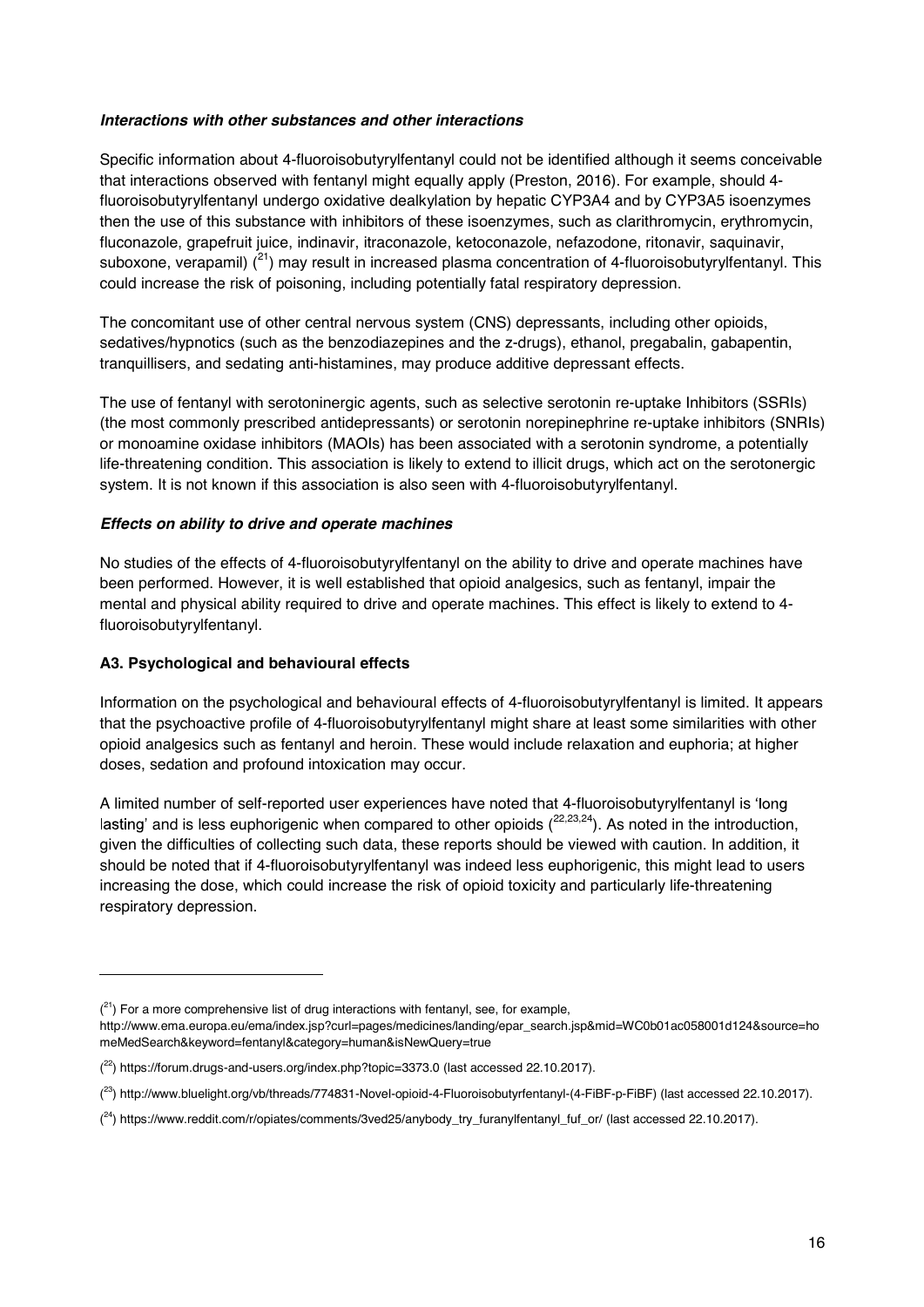## **A4. Legitimate uses of the product**

4-Fluoroisobutyrylfentanyl is used as an analytical reference material in clinical and forensic case work/investigations as well as scientific research. There is currently no information that suggests 4 fluoroisobutyrylfentanyl is used for other legitimate purposes.

There are no reported uses of 4-fluoroisobutyrylfentanyl as a component in industrial, cosmetic or agricultural products. In addition, a search of the Registration, Evaluation, Authorisation and Restriction of Chemicals (REACH) registered substances database hosted by the European Chemicals Agency (ECHA) using the CAS Registry Number returned no results.

There is no marketing authorisation (existing, on-going or suspended) for 4-fluoroisobutyrylfentanyl neither in the European Union nor in the Member States that responded to the request for information from the European Medicines Agency, which was undertaken as part of the Joint Report process (EMCDDA, 2017a)

There is no information to suggest that 4-fluoroisobutyrylfentanyl is currently used in the manufacture of a medicinal product in the European Union. However, in the absence of a database on the synthetic routes of all medicinal products it is not possible to confirm whether or not 4-fluoroisobutyrylfentanyl is currently used in the manufacture of a medicinal product.

# **Section B. Dependence and abuse potential**

## **B1. Animal data**

No studies were identified that have investigated the dependence and/or abuse potential of 4 fluoroisobutyrylfentanyl in animal models.

The related des-fluoro analogue, isobutyrylfentanyl (NIH 10487) (Aceto et al., 1988) was studied in rhesus monkeys that received 3.0 mg/kg s.c. of morphine sulfate every 6 h for at least 90 days. In the single dose substitution test in rhesus monkeys, NIH 10487 (evaluated at 0.025 mg/kg and 0.1 mg/kg) substituted completely for morphine. Potency estimate is 30 times [that of] morphine. Rapid onset and 2.5h duration of action were observed. Sagging, ataxia, slowing and scratching were noted at the highest dose during the first hour

## **B2. Human data**

No studies were identified that have investigated the dependence and/or abuse potential of 4 fluoroisobutyrylfentanyl in humans.

Whereas no specific data exist for 4-fluoroisobutyrylfentanyl, it is well established that opioid analgesics such as fentanyl have an abuse liability and can induce tolerance and dependence. Research is required in order to examine these effects with 4-fluoroisobutyrylfentanyl.

# **Section C. Prevalence of use**

## *Information from seizures, collected and biological samples*

4-Fluoroisobutyrylfentanyl was formally notified on 26 August 2016 by the EMCDDA on behalf of the Slovenia, in accordance with Article 4 of the Council Decision. The Reporting Form details a collected sample of 5 grams of white powder that was test-purchased as part of the EU co-funded RESPONSE project, and analysed on 25 May 2016 in Ljubljana. 4-Fluoroisobutyrylfentanyl was analytically confirmed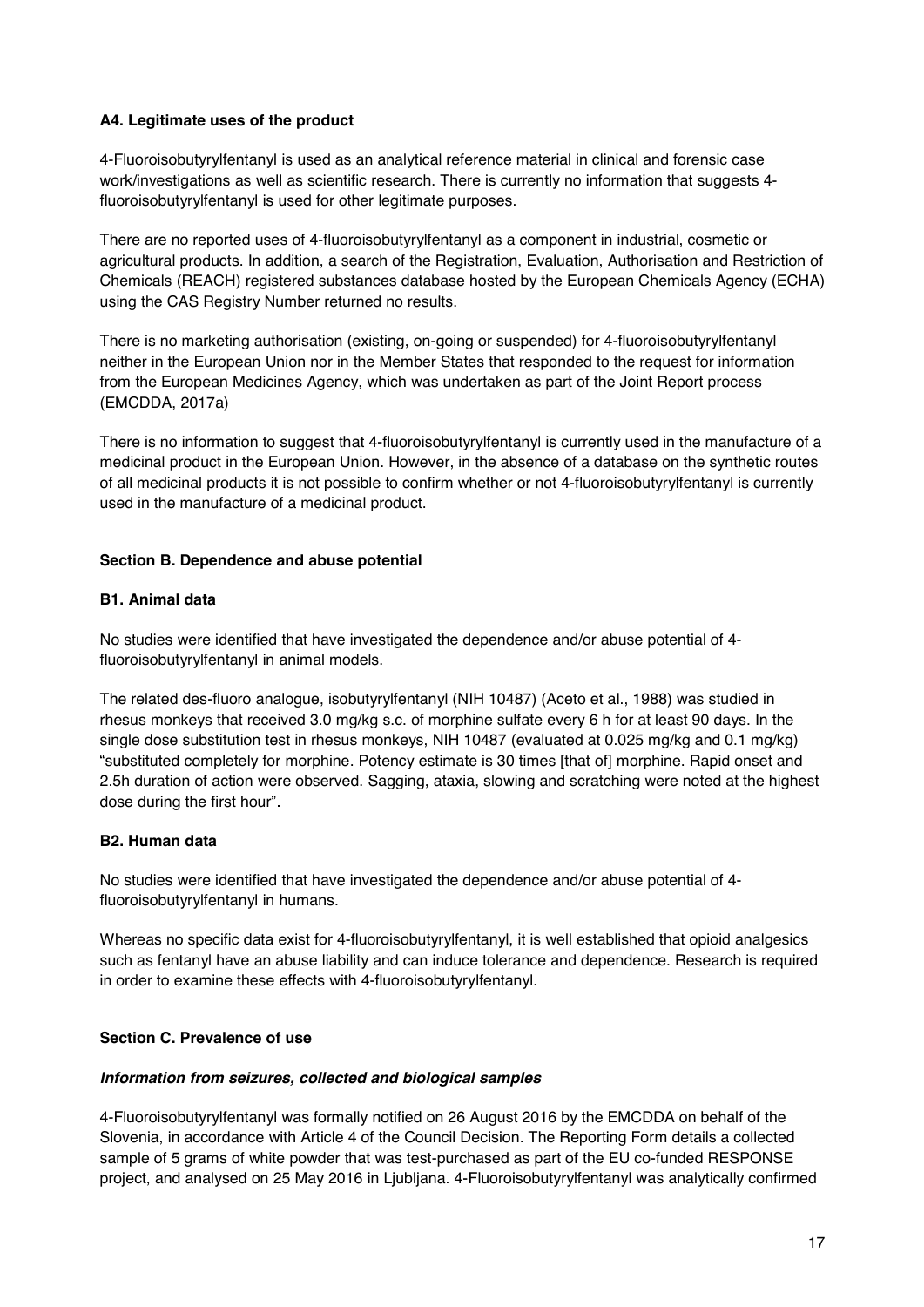by GC-MS, HPLC-TOF, FTIR-ATR, GC-MS-IR, ion chromatography and NMR by the Slovenian National Forensic Laboratory and the Faculty of Chemistry and Chemical technology of the University of Ljubljana (EMCDDA, 2017a).

Since then, a total of 5 Member States (Belgium, Germany, Slovenia, Sweden and the United Kingdom) have reported detections  $(^{25})$  of 4-fluoroisobutyr visitation (EMCDDA, 2017a).

It is important to note that detections of 4-fluoroisobutyrylfentanyl may be under-reported since the substance is not routinely screened for. Three Member States (Austria, Slovenia and Sweden) and Norway reported that 4-fluoroisobutyrylfentanyl is part of routine screening in some (but not all) laboratories.

# *Information from seizures*

Information reported to the EMCDDA and Europol indicates that 24 seizures of 4-fluoroisobutyrylfentanyl have been reported by 4 Member States: Sweden (20 seizures), Belgium (1), Germany (1), and the United Kingdom (2). The majority of the seizures took place in 2016, while the most recent events took place in 2017.

Additionally, Finland reported a seizure of 0.05 g of a powder which was reported as  $2F$ -, 3F- or 4F-BF; 2F-, 3F- or 4F-iBF', as the exact isomer was not be determined. This case is not discussed further in this report.

No information regarding the purity of the samples was provided.

## *Powders*

-

A total of 9 seizures of powders were reported by: Belgium, Germany, Sweden, and the United Kingdom, amounting to a total of 378.6 g.

The powder seizure reported by Germany also contained furanylfentanyl. In one case reported by the United Kingdom, the powder also contained furanylfentanyl and an unspecified isomer of 'fluorofentanyl'.

In the other seizure reported by the United Kingdom, a number of different items were seized, and different substances identified, including heroin, cocaine, steroids and synthetic cannabinoids (5F-MDMB-PINACA and MMB-FUBINACA). Nine of the items were found to contain 4-fluoroisobutyrylfentanyl, as follows:

- 0.436 grams of crystalline powder which appeared to be pure 4-fluoroisobutyrylfentanyl (no other compounds detected in the crystals);
- 0.425 grams of brown powder, found to contain mainly 4-fluoroisobutyrylfentanyl mixed with smaller amounts of paracetamol and caffeine;

<sup>&</sup>lt;sup>(25</sup>) 'Detections' is an all-encompassing term and may include seizures and/or collected and/or biological samples that are analytically confirmed. Seizure means a substance available (seized) through law enforcement activities (police, customs, border guards, etc.). Collected samples are those that are actively collected by drug monitoring systems (such as test purchases) for monitoring and research purposes. Biological samples are those from human body fluids (urine, blood, etc.) and/or specimens (tissues, hair, etc.)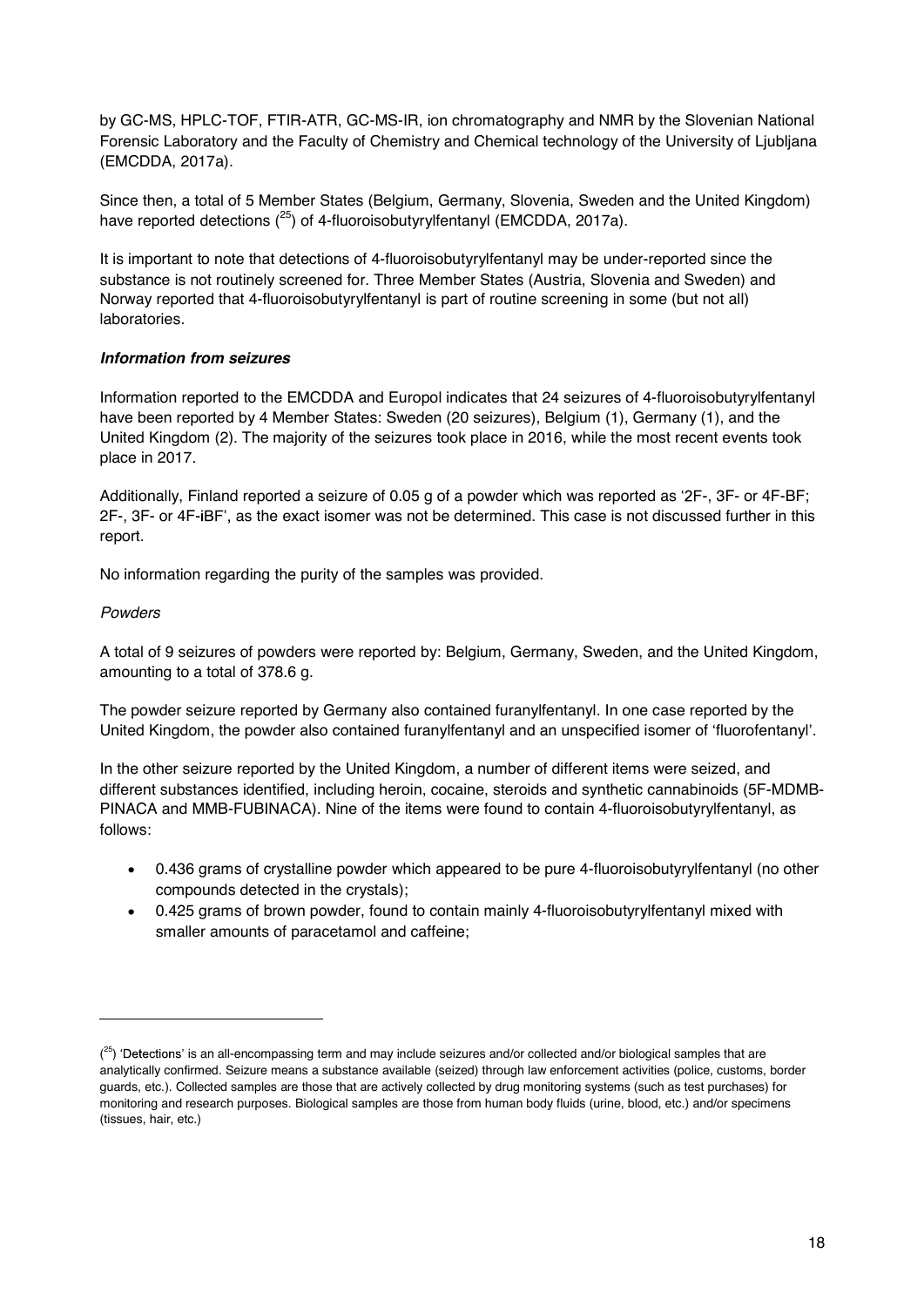7 items, consisting of heroin containing paracetamol, caffeine and 4-fluoroisobutyrylfentanyl. These were of various strengths of heroin and 4-fluoroisobutyrylfentanyl which were not determined. The total weight of these powders was 105.8 g.

# *Other physical forms*

Sweden reported seizures of 4-fluoroisobutyrylfentanyl in tablets and liquids, as follows:

- 12 seizures of tablets, amounting to a total of 6727 tablets;
- 3 seizures of liquids, amounting to a total of 208 millilitres.

# *Information from collected samples*

Slovenia reported a sample of 5 g of 4-fluoroisobutyrylfentanyl base in powder form which was purchased from an Internet vendor. The sample was apparently shipped from China and was received in May 2016. No other substances were detected in the sample

# *Information from biological samples*

Serious adverse events (deaths and acute intoxications) with confirmed exposure to 4 fluoroisobutyrylfentanyl from biological samples are discussed in Section D.

# *Availability, supply, price*

## *Information on production*

No information was received in relation to the production of 4-fluoroisobutyrylfentanyl.

## *Information on trafficking*

No information was reported to the EMCDDA in relation to the trafficking of 4-fluoroisobutyrylfentanyl. Information on the source of 4-fluoroisobutyrylfentanyl is limited to one report regarding collected sample of the substance. Here, the substance was ordered from an online vendor apparently based in China (see above). In addition, Belgium reported a seizure of 4-fluoroisobutyrylfentanyl to the EMCCDA where the final destination was Germany.

## *Availability from Internet vendors*

-

A structured search of online vendors on the surface web by the EMCDDA  $(^{26})$  found that the substance is offered for sale online in small and wholesale amounts, typically as a 'research chemical' and as powders, liquids, and blotters.

On the websites identified, 4-fluoroisobutyrylfentanyl was available in powder, liquid and blotter form. For powders, amounts on sale ranged from 0.5 grams to 10 kg, for liquids 5 to 50 mL and for blotters 1 to 500

<sup>(&</sup>lt;sup>26</sup>) The search for online vendors of 4-fluoroisobutyrylfentanyl on the surface web was performed on 06/06/2017 using previously established methodology (EMCDDA, 2017c). The search identified 31 vendors that appeared to be based in, and/or claim to have presence in China (n=18), India (n=3), USA (n=2), Hong Kong (n=2), Hungary (n=1), Sweden (n=1), Turkey (n=1) and European Union (not specified) (n=1); the remaining 2 websites did not list a location. Nineteen websites listed quantities and prices for4fluoroisobutyrylfentanyl. The remaining websites only provided prices on request.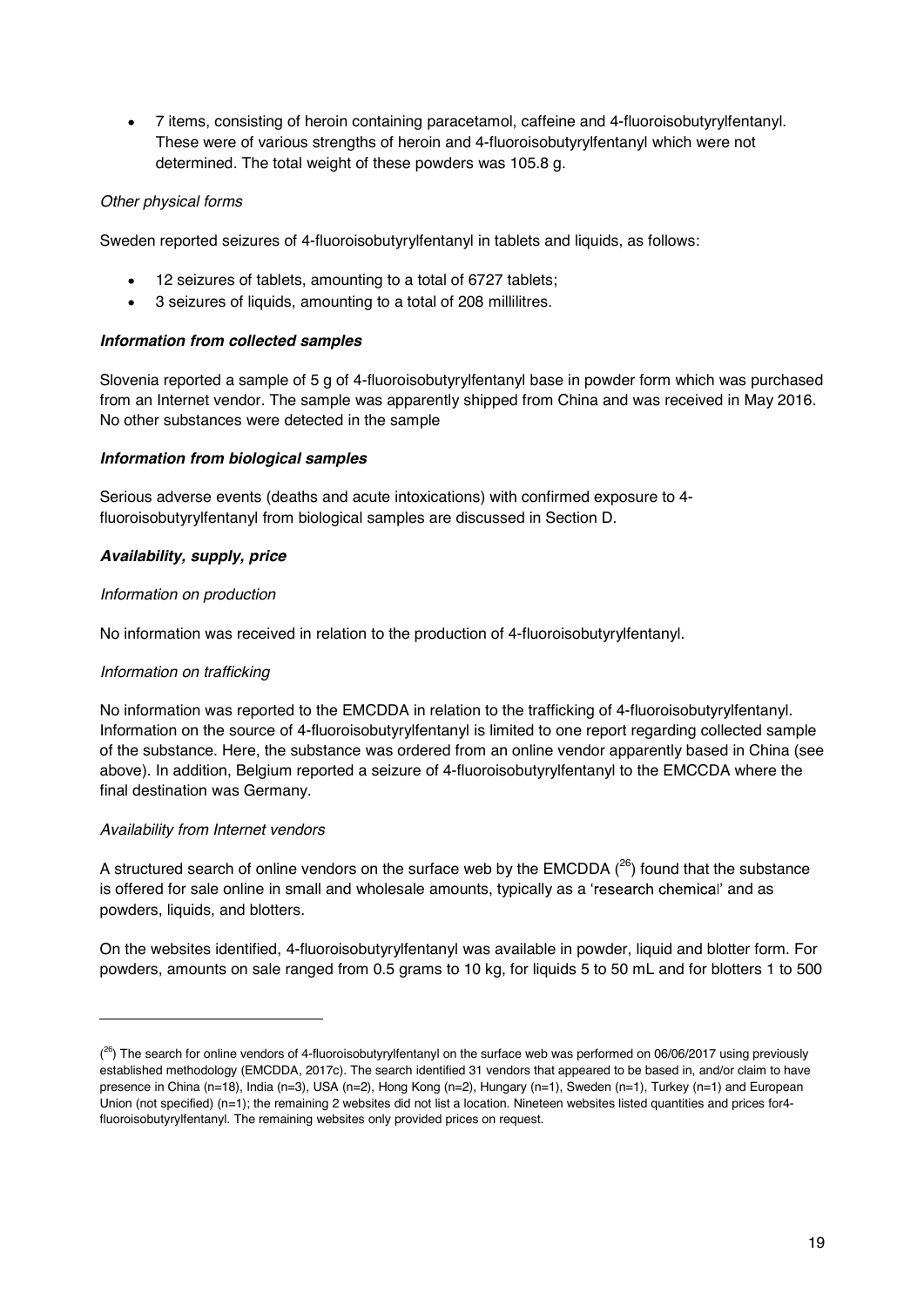units. Prices varied according to the amounts on sale. Powders ranged from EUR 0.7 per gram to EUR 238 per gram. Liquids and blotters were only sold in one internet retailer. The price of the liquids varied from EUR 1 to EUR 5 per mL; for blotters a price of EUR 1 per unit was indicated.

The availability of 4-fluoroisobutyrylfentanyl on the darknet is not currently known.

# *Prevalence of use*

No studies were identified that have investigated the prevalence of use of 4-fluoroisobutyrylfentanyl in the general population. Given its pharmacology and that it is sold openly as a 'legal' replacement to illicit opioids, it would be expected that users looking for substitutes for opioids, which would include individuals who use illicit opioids, such as heroin and/or prescription opioids, may seek out 4-fluoroisobutyrylfentanyl and other fentanils. It also appears that there is interest in this substance by some psychonauts. Overall, the available information does not suggest widespread use of the substance.

Of additional note is that, in the past few years, fentanils have been sold in Europe as ready-to-use nasal sprays. In some cases they have also been sold as e-liquids for vaping. In general, these novel products could make it easier to use such substances (with similar effects to injecting) and make them more socially acceptable, potentially expanding their use in new user groups. These are new developments that will require careful monitoring.

# **Section D. Health risks**

## **D1. Acute health effects**

# **D1.1. Animal data**

Data on the acute toxicity, abuse liability, and dependence producing potential of 4 fluoroisobutyrylfentanyl could not be identified.

## **D1.2. Human data**

No clinical studies were identified that have examined the acute health effects of 4 fluoroisobutyrylfentanyl and/or its metabolites in humans. Although the pharmacology and toxicology of 4 fluoroisobutyrylfentanyl remains largely unstudied, the available data suggests that the nature of its effects share some similarities with opioid analgesics such as morphine and fentanyl. The acute effects of these types of opioids include: euphoria, relaxation, analgesia, sedation, bradycardia, hypothermia, miosis, and respiratory depression or arrest. They also have an abuse liability and dependence potential (Cox, 2011; Dahan et al., 2001; Pattinson, 2008; Romberg et al., 2003).

Similar to other opioid analgesics, the most serious acute health risk associated with 4 fluoroisobutyrylfentanyl use is probably respiratory depression, which can lead to apnoea, respiratory arrest and death (Cox, 2011; Dahan et al., 2001; Pattinson, 2008; White & Irvine, 1999). This risk may be greater due to: the difficulty in diluting the substance; a lack of experience with its effects and dosing; the use of other central nervous system depressants at the same time (such as other opioids, benzodiazepines, gabapentanoids, and alcohol); a lack of tolerance to opioids; and, using the substance alone (such as at home) which would make it more difficult for users to call for help in the case of poisoning.

The antidote naloxone should reverse acute poisoning caused by 4-fluoroisobutyrylfentanyl (Kim and Nelson, 2015).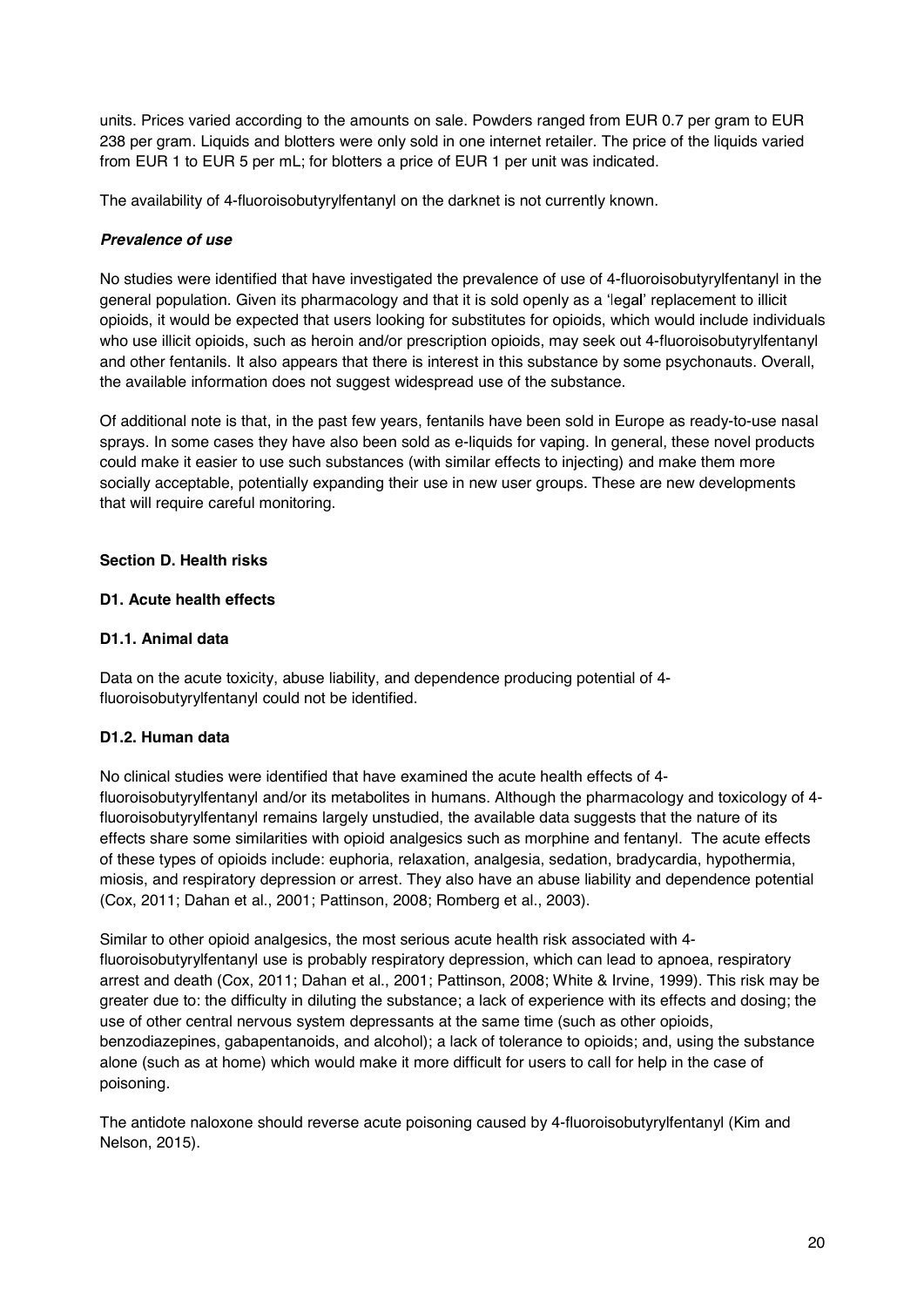Recent clinical and community experience in treating poisonings caused by fentanils suggests that larger than normal doses and repeated doses of naloxone may be required to manage the poisoning in some cases; longer periods of observation may also be required (Klar et al., 2016; Moss et al., 2017; Somerville et al., 2017; Sutter et al., 2017).

There is a lack of information on the clinical features of poisoning caused by 4-fluoroisobutyrylfentanyl. Nonetheless, the available data suggests that the nature of the effects of 4-fluoroisobutyrylfentanyl share some similarities with opioid analgesics such as morphine and fentanyl. As a result, features of poisoning are likely to include reduced level of consciousness or unconsciousness, respiratory depression and arrest, and miosis  $(^{27})$ .

# *Acute intoxications reported by the Member States*

No acute intoxications with confirmed exposure to 4-fluoroisobutyrylfentanyl were reported  $(^{27,28})$ .

# *Acute intoxications identified from other sources*

No cases of acute intoxications were identified from other sources  $(^{27})$ .

# *Deaths reported by the Member States*

A total of 20 deaths were reported by 2 Member States: Sweden (16) and the United Kingdom (4). Exposure to 4-fluoroisobutyrylfentanyl was analytically confirmed in post-mortem samples in all cases from Sweden; no reference standard was available to distinguish between 4-fluoroisobutyrylfentanyl and 4-fluorobutyrylfentanyl in cases from the United Kingdom.

The deaths occurred between July 2016 and March 2017, with 17 occurring in 2016 and 3 in 2017.

Of the 18 deaths where demographic data were available, 16 were male (80%) and 2 were female (20%). The mean age of the males was 35 years (median 34) and ranged from 20 to 52 years; the age of the females was 24 and 36 years.

## *Circumstances and cause of death*

j

In the majority of cases there was a lack of information regarding any symptoms experienced by the deceased prior to death, but, where described in a few cases, the deceased had become unconscious

 $\binom{27}{1}$  Information on the clinical features of intoxication caused by 4-fluoroisobutyrylfentanyl is limited to a single report involving a death published by Helander et al., (2017). In this case, a male user had apparently injected intravenously 250 mg of 4 fluoroisobutyrylfentanyl and was 'discovered lifeless'. The main features reported were unconsciousness, apnoea, and asystole. The patient 'was discovered lifeless with a syringe reportedly containing "4-iBF" next to him. Cardiopulmonary resuscitation (CPR) was initiated by relatives. On ambulance arrival, the first recorded rhythm was asystole and CPR was maintained with an automated device. He was given 0.4mg of naloxone and repeated 1mg doses of adrenaline intravenously. Palpable pulses appeared only transiently and CPR was maintained during transport to hospital. Return of spontaneous circulation occurred after 90 min of CPR. The patient was unconscious (RLS 8), had dilated pupils unresponsive to light, and was normothermic. He was intubated, put on ventilator, and mildly therapeutically cooled to the target 36 (C (96.8 (F) body temperature, according to hospital guidelines. An early computed tomography (CT) showed brain edema. His neurological condition did not improve during the following 24 h and he was declared dead 43 h after arriving to hospital' (Helander et al., 2017). This case is included in the deaths reported by the Member States.

<sup>(&</sup>lt;sup>28</sup>) Sweden reported 2 acute intoxications with suspected exposure to 4-fluoroisobutyrylfentanyl. These cases are not discussed further in this report.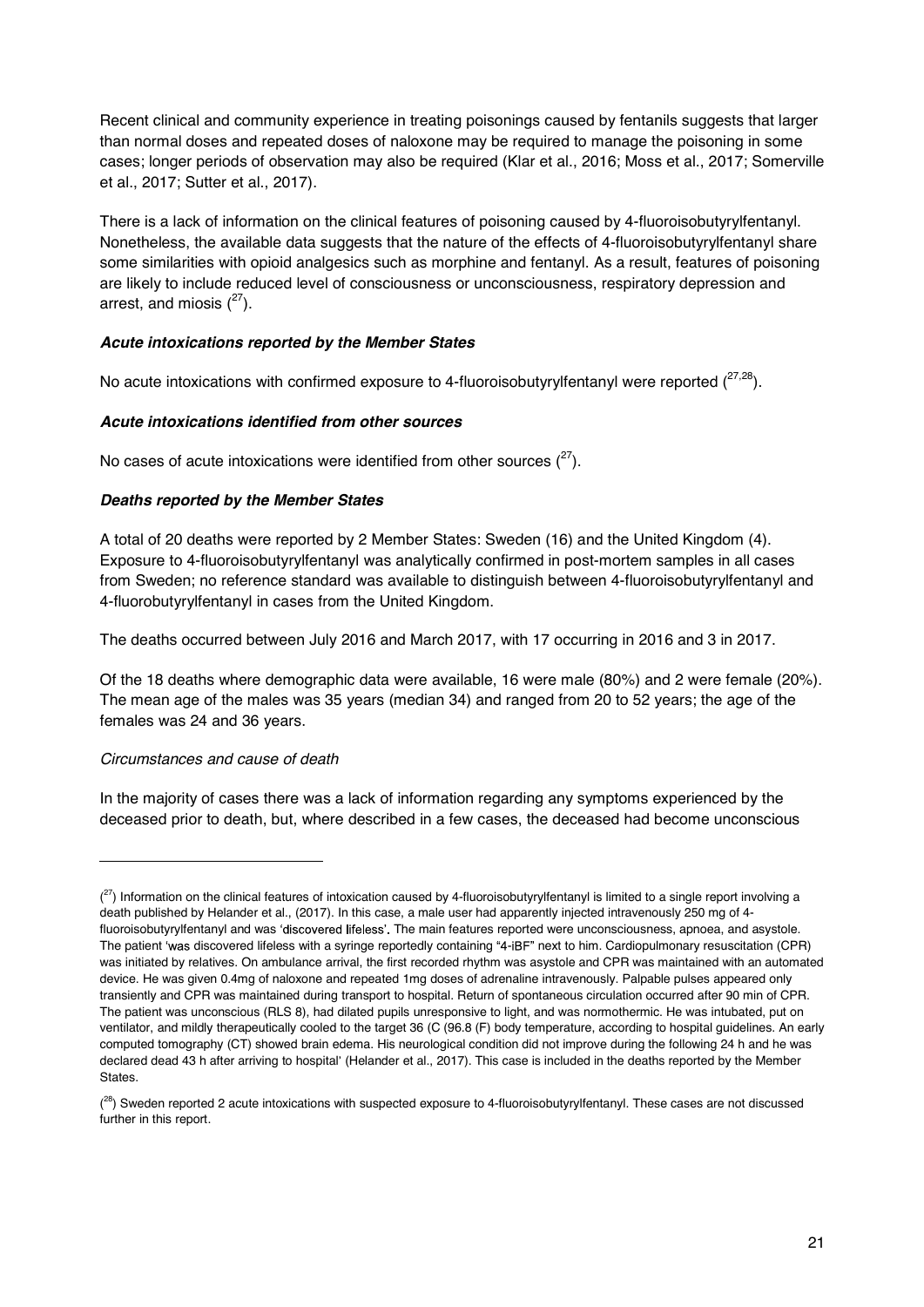and in one case the deceased was found convulsing. Where information was known, in the majority of instances the individuals were found dead, predominantly in a home environment (either their own or a friend's). Consequently, it was not possible to identify or evaluate ante-mortem symptoms (especially in relation to acute intoxication) in these cases.

The cause of death was reported in 16 out of 20 cases. In at least 13 deaths, intoxication with 4 fluoroisobutyrylfentanyl was reported either as the primary cause of death or as likely to have contributed to death (even in presence of other substances); other substances were detected in 19 cases (with creatinine detected in the remaining case).

4-Fluoroisobutyrylfentanyl was quantified in 16 cases. Post-mortem femoral blood concentrations ranged from 0.76 to 370 ng/g blood (median 41 ng/g blood). In 2 cases, although the concentration was measured (44 and 85 ng/mL), it was not possible to determine if it related to 4-fluoroisobutyrylfentanyl or 4-fluorobutyrylfentanyl. Due to the toxicity of potent opioids and variability in user tolerance, determination of a 'fatal' concentration based on a post-mortem blood concentration is not reliable. In the majority of circumstances involving fentanils, the mere presence of the drug is of significance whether concentration has been determined or not, especially in situations of poly-drug use.

A range of other substances were detected in the deaths, including: cannabinoids, benzodiazepines, amphetamine, zopiclone, zolpidem, gabapentinoids (pregabalin and gabapentin), antidepressants, antipsychotics, antihistamines, a synthetic cathinone (alpha-PHP), ketamine and ethanol. Other opiates/opioids were detected in 9 of the deaths; codeine, buprenorphine, tramadol, methadone, oxycodone, fentanyl, despropionylfentanyl, tetrahydrofuranylfentanyl, and acryloylfentanyl.

Overall, whilst other substances may have contributed some toxicity, a synergistic effect with 4 fluoroisobutyrylfentanyl would have been likely with other central nervous system depressants such as ethanol, benzodiazepines, opioids, etc. Nevertheless, the potent opioid nature of 4 fluoroisobutyrylfentanyl means that the primary toxic contribution could be attributed to 4 fluoroisobutyrylfentanyl and death may not have occurred if 4-fluoroisobutyrylfentanyl had not been used. An assessment of the Toxicological Significance Score (TSS) (Elliott, Sedefov, & Evans-Brown, 2017) incorporating the above considerations shows that 4-fluoroisobutyrylfentanyl had a TSS value of 3 (high) in 15 out of 16 of the deaths (where it was cited as the cause of death or is likely to have contributed to death). In the remaining death, an alternative cause of death (drowning) was cited (TSS value of 1, low). The 4 cases where 4-fluoroisobutyrylfentanyl could not be unequivocally confirmed were not part of the assessment.

## *Deaths identified from other sources*

Since August 2016, more than 60 deaths associated with 4-fluoroisobutyrylfentanyl have been reported in the United States (US DEA, 2017b).

## **D2. Chronic health effects**

## **D2.1. Animal data**

No studies were identified that have investigated the chronic health effects of 4-fluoroisobutyrylfentanyl in animals.

# **D2.2. Human data**

No studies were identified that have investigated the chronic health effects of 4-fluoroisobutyrylfentanyl in humans.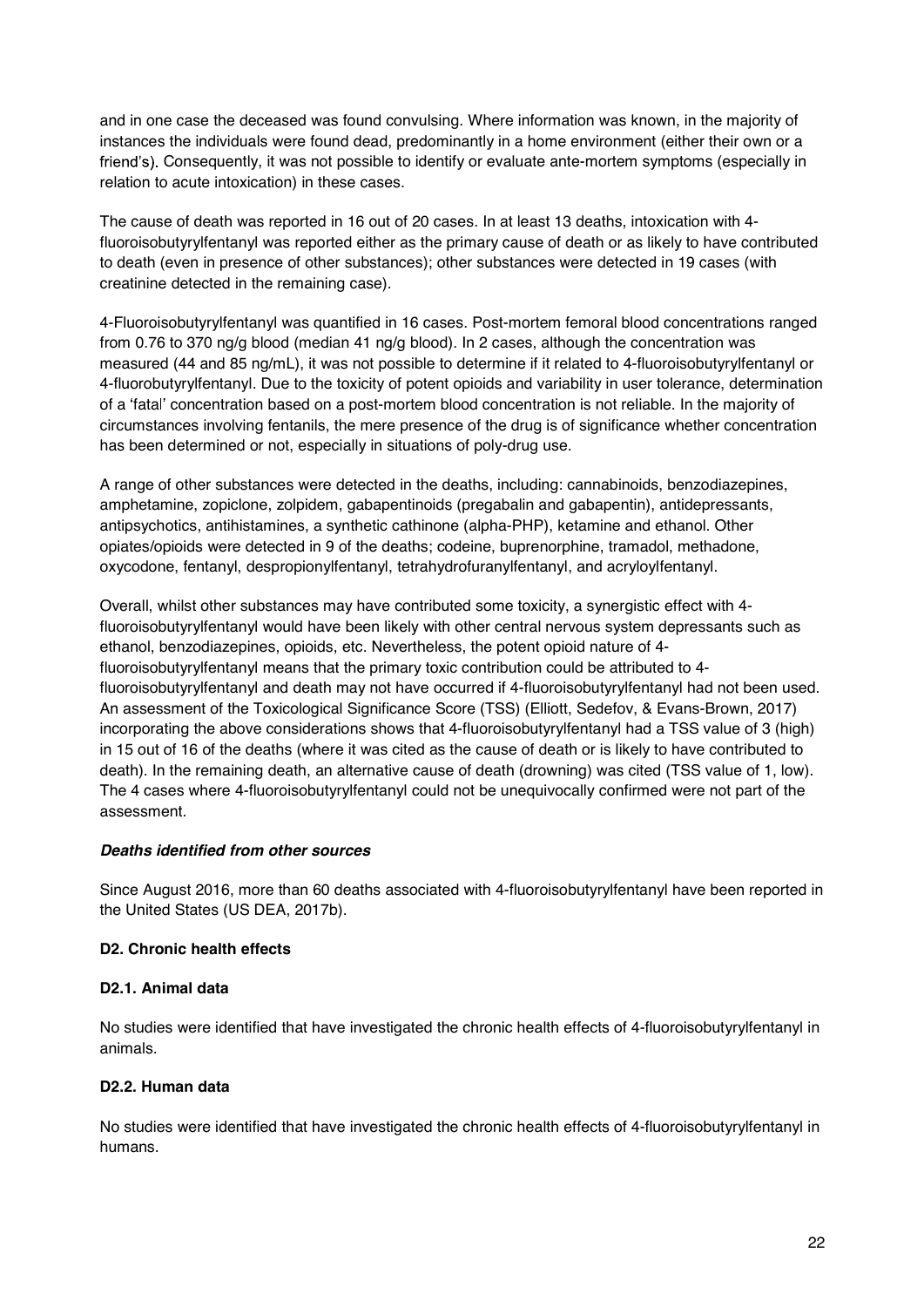# **D3. Factors affecting public health risks**

### **D3.1. Availability and quantity of the new psychoactive substance on the market**

4-Fluoroisobutyrylfentanyl is being sold on the surface web as a drug in its own right. It is sold in both retail and wholesale quantities. It has been sold as a 'research chemical' in powder form, liquids, and blotters.

4-Fluoroisobutyrylfentanyl is also used to make tablets, as evidenced by the 12 seizures by Swedish Police of 6727 tablets. No further details are available on these cases.

Information from a seizure case in the United Kingdom suggests that 4-fluoroisobutyrylfentanyl has been sold on the illicit opioid market in mixtures with heroin.

# **D3.2. Availability of the information, degree of knowledge and perceptions amongst users concerning the psychoactive substance and its effects**

Due to its relatively recent availability on the drug market, the availability of information, degree of knowledge and perceptions amongst users concerning 4-fluoroisobutyrylfentanyl and its effects are limited.

## **D3.3. Characteristics and behaviour of users**

No studies were identified that have examined the characteristics and behaviours of users of 4 fluoroisobutyrylfentanyl. Section C (above) and Section E6 (below) provides additional information on the likely user groups of 4-fluoroisobutyrylfentanyl.

#### **D3.4. Nature and extent of health consequences**

## *Acute health risks*

Although the pharmacology and toxicology of 4-fluoroisobutyrylfentanyl remains largely unstudied, the available data suggests that the nature of its effects share some similarities with opioid analgesics such as morphine and fentanyl.

The acute effects of these types of opioids include: euphoria, relaxation, analgesia, sedation, bradycardia, hypothermia, and respiratory depression. They also have an abuse liability and dependence potential (Cox, 2011; Dahan et al., 2001; Pattinson, 2008; Romberg et al., 2003).

Similar to other opioid analgesics, the most serious acute risk arising from the use of 4 fluoroisobutyrylfentanyl is probably from respiratory depression, which can lead to apnoea, respiratory arrest, and death (Cox, 2011; Dahan et al., 2001; Pattinson, 2008; White & Irvine, 1999).

In general, this risk may be exacerbated by:

- the difficulty in diluting/using fentanils (as they are typically highly potent), which can lead to a toxic dose being accidentally used (de Boer et al., 2003; Sutter et al., 2017);
- the apparent rapid onset of severe poisoning following use (Somerville et al., 2017);
- central nervous system (such as injecting, insufflation, and inhalation) (Macleod et al., 2012);
- availability of easy to use dosage forms (such as nasal sprays and e-liquids);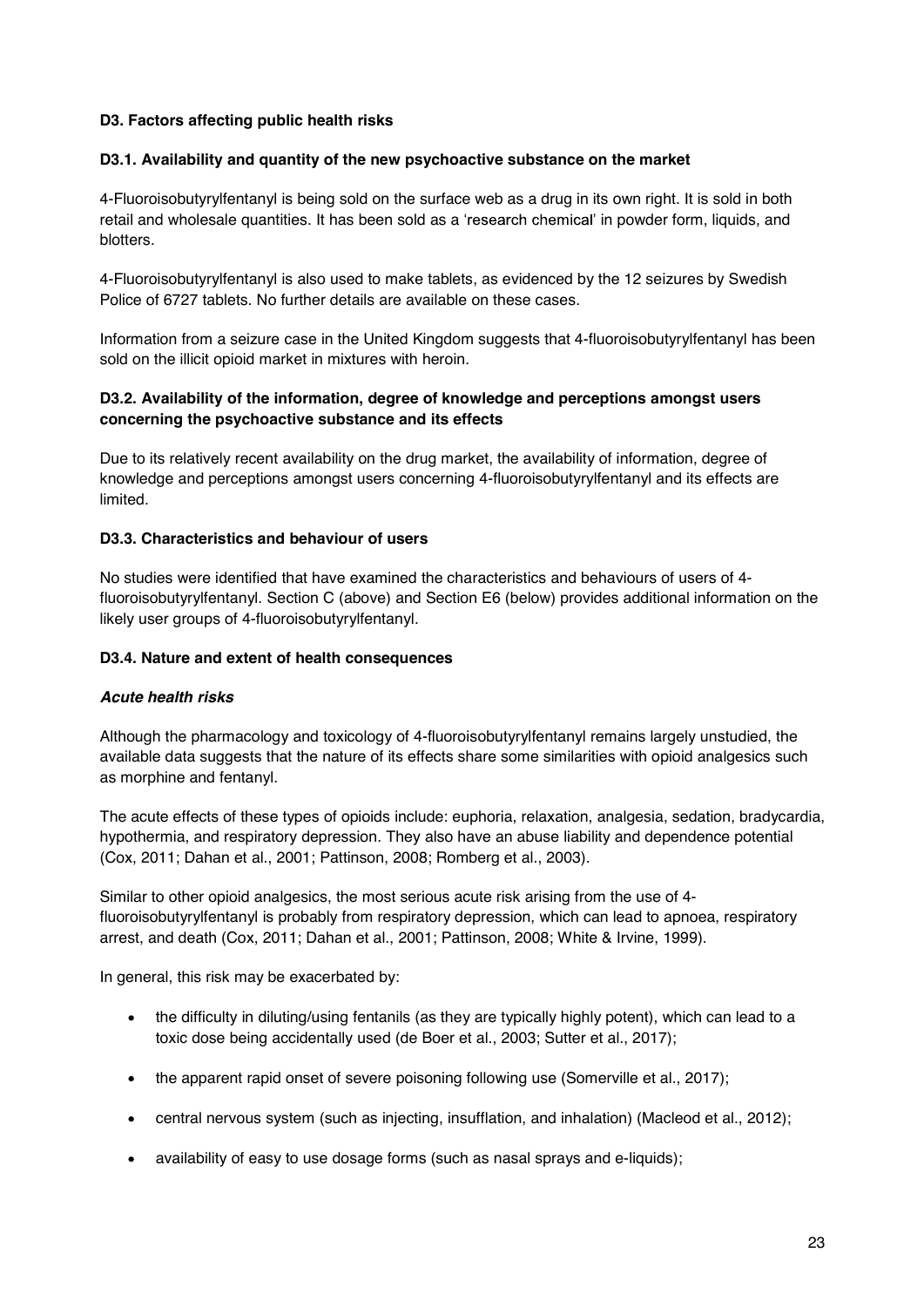- use of other central nervous system depressants (such as other opioids, benzodiazepines, and alcohol) (e.g. van der Schrier et al., 2017) ;
- lack of tolerance to opioids in opioid-naïve persons (such as new or former users);
- use in environments where it may be difficult to summon help in the event of poisoning (e.g. alone in a home environment) (Somerville et al., 2017);
- limited availability of the antidote naloxone in community settings (EMCDDA, 2015; EMCDDA, 2016b; Somerville et al., 2017).

In addition, and, often unknown to users, the fentanils are sold as heroin or mixed with heroin. They are also used to make counterfeits of highly sought-after analgesics and benzodiazepines. They have also been sold in or as drugs such as cocaine (Klar et al., 2016; SFDPH, 2015; Sutter et al., 2017; Tomassoni et al., 2017). Due to this, users may not be aware that they are using a fentanil; in some cases these individuals will have no tolerance to opioids nor access to community naloxone programmes. Overall, these factors may increase the risk of life-threatening poisoning.

Given the above risks, poisonings by fentanils may manifest as outbreaks which have the potential to overwhelm emergency responders and other local healthcare systems (Klar et al., 2016; SFDPH, 2015; Sutter et al., 2017; Tomassoni et al., 2017).

Accidental exposure to the fentanils may also pose a risk to non-users, including family and friends, law enforcement and emergency responders. Such risks may need to be assessed so that, where required, appropriate procedures, training and environmental and personal protective measures can be provided for handling materials suspected to contain these substances (US CDC, 2016; Moss et al., 2017; US DEA, 2017a). Any required responses should continue to ensure the delivery of prompt and appropriate care to patients with suspected overdose (Cole & Nelson, 2017; Lynch, Suyama, & Guyette, 2017).

# *Managing poisoning*

The antidote naloxone should reverse acute poisoning caused by 4-fluoroisobutyrylfentanyl (Kim and Nelson, 2015; Ujváry et al., 2017). Recent clinical and community experience in treating poisonings caused by fentanils suggests that larger than normal doses and repeated doses of naloxone may be required to manage the poisoning in some cases; longer periods of observation may also be required (Klar et al., 2016; Moss et al., 2017; Somerville et al., 2017; Sutter et al., 2017). This may reflect, among other factors, the high potency of the fentanils, their half-lives, the dose an individual is exposed to, and, the relatively short half-life of naloxone.

# *Chronic health risks*

While there is limited data, the chronic health risks of carfentanil might share some similarities to opioids such as heroin and other fentanils. This may include dependence.

## **D3.5. Long-term consequences of use**

While there is limited data, the chronic health risks of 4-fluoroisobutyrylfentanyl might share some similarities to opioids such as heroin and other fentanils. This may include dependence.

# **D3.6. Conditions under which the new psychoactive substance is obtained and used, including context-related effects and risks**

There is limited data on the conditions under which 4-fluoroisobutyrylfentanyl is obtained and used. 4- Fluoroisobutyrylfentanyl is offered for sale on the surface web as a powder, liquids, and blotters.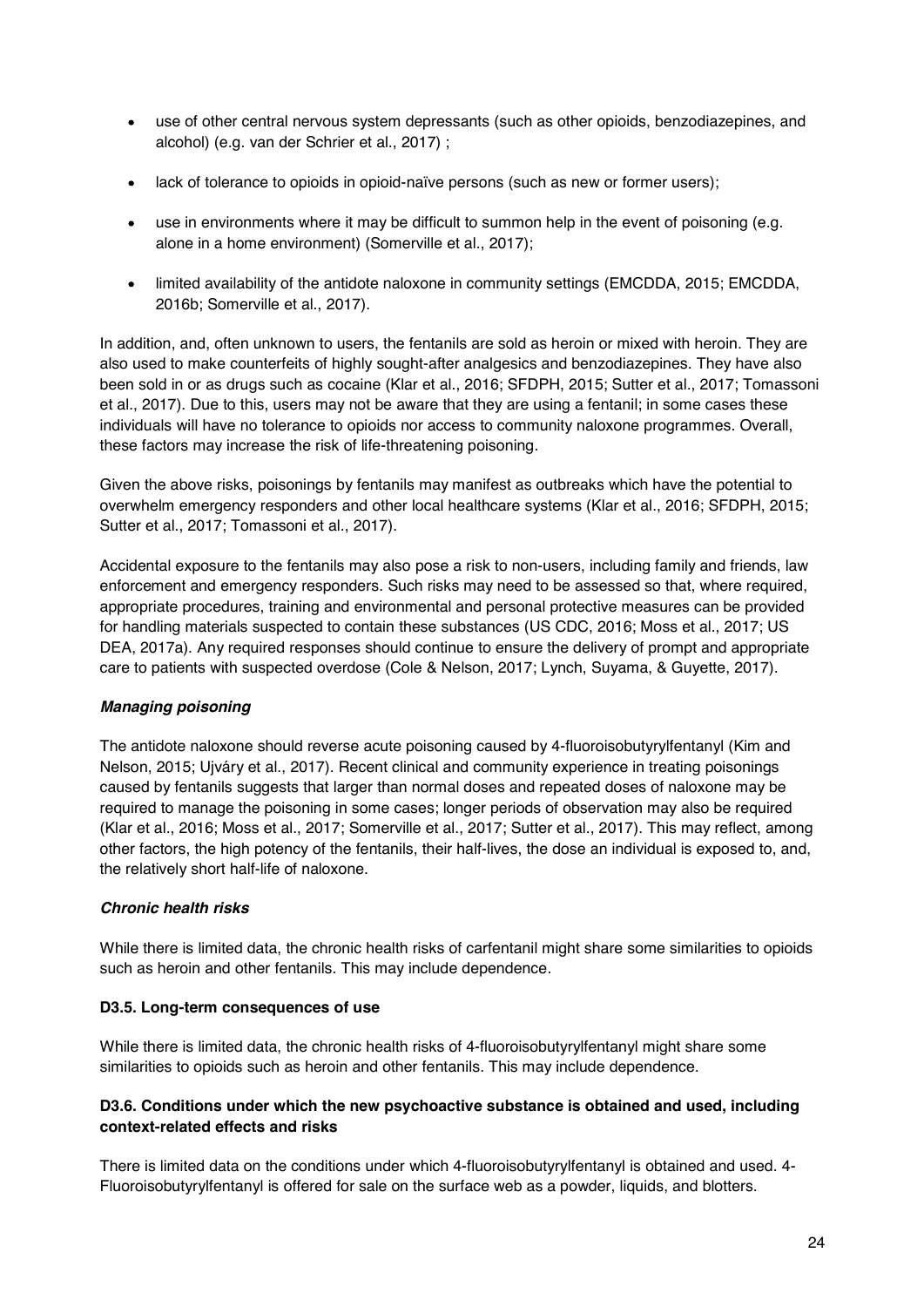It has also been seized as tablets. Information from a seizure case in the United Kingdom suggests that 4-fluoroisobutyrylfentanyl has been sold on the illicit opioid market in mixtures with heroin.

# **Section E. Social Risks**

While there have been no studies on the social risks of 4-fluoroisobutyrylfentanyl, it is likely that some of the risks are similar to those associated with illicit opioids, including fentanyl and heroin.

# **E1. Individual social risks**

There is no information on the individual social risks that may be associated with the use of 4 fluoroisobutyrylfentanyl. Given that 4-fluoroisobutyrylfentanyl appears to act as an opioid analgesic, any such risks may have some similarities with those associated with illicit opioids. These may negatively impact on education or career, family or other personal and social relationships and may result in marginalisation.

# **E2. Possible effects on direct social environment**

There is no information on the possible effects of 4-fluoroisobutyrylfentanyl on the direct social environment. Given that 4-fluoroisobutyrylfentanyl appears to act as an opioid analgesic, any such effects may have some similarities with those associated with the use of illicit opioids.

# **E3. Possible effects on society as a whole**

There is no specific information on the possible effects of 4-fluoroisobutyrylfentanyl on society as a whole.

As discussed above, accidental exposure to the fentanils may pose a risk of poisoning to those who may come into contact with the substances. This includes the family and friends of users, law enforcement, emergency personnel, medical and forensic laboratory personnel as well as custodial settings and postal services. Where required, these risks should be assessed and appropriate procedures, training, and protective measures should be implemented. This may include training in managing poisoning, including in resuscitation and adequate provision of naloxone to reverse poisoning. Any required responses should continue to ensure the delivery of prompt and appropriate care to patients with suspected overdose (Cole & Nelson, 2017; Lynch, Suyama, & Guyette, 2017).

## **E4. Economic costs**

There are no data on the health and social costs related to 4-fluoroisobutyrylfentanyl.

## **E5. Possible effects related to the cultural context, for example marginalization**

There are no data on the possible effects of 4-fluoroisobutyrylfentanyl related to the cultural context.

# **E6. Possible appeal of the new psychoactive substance to specific population groups within the general population**

While no specific examples are available on the possible appeal of 4-fluoroisobutyrylfentanyl to specific user groups (aside from psychonauts), it is reasonable to assume 4-fluoroisobutyrylfentanyl may be sought by those looking for 'legal' substitutes for illicit opioids, such as heroin and/or prescription opioids.

As discussed above, the open sale of fentanils in novel dosage forms—such as ready-to-use nasal sprays and e-liquids for vaping-poses additional concerns. These novel forms have the potential to make the use of fentanils easier (with similar effects to injecting) and more socially acceptable.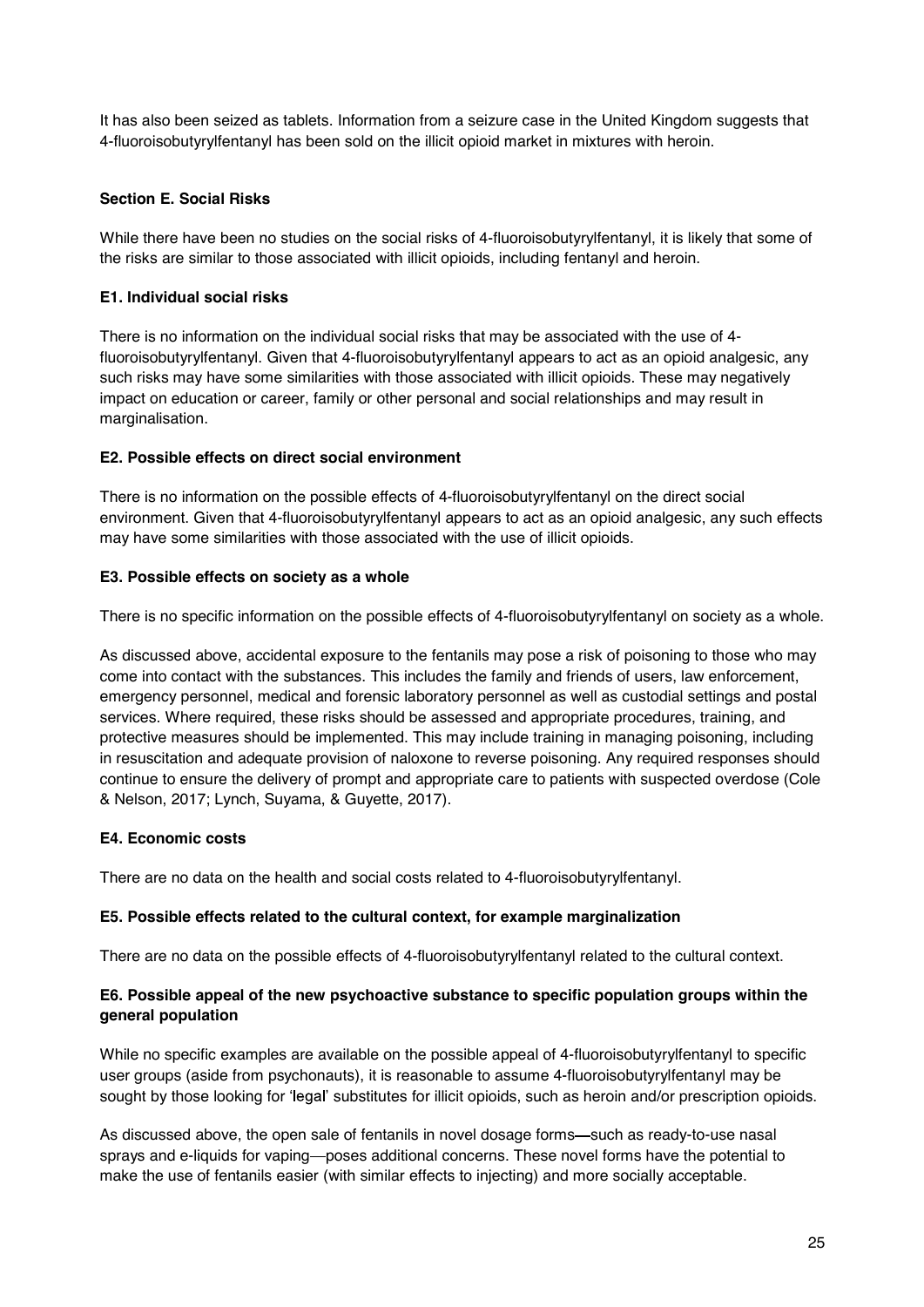## **Section F. Involvement of organised crime**

# **F1. Evidence that criminal groups are systematically involved in production, trafficking and distribution for financial gain**

There is no specific information to suggest the involvement of organised crime or established criminal groups in the manufacture, distribution and supply of 4-fluoroisobutyrylfentanyl.

Slovenia reported a collected sample of 4-fluoroisobutyrylfentanyl to both Europol and the EMCDDA where the country of origin was indicated as China.

Belgium reported a seizure of 4-fluoroisobutyrylfentanyl to the EMCCDA where the final destination was Germany.

The seizure of an illicit laboratory producing fentanils in Europe in 2013 (EMCDDA, 2017e) suggests that the capability to manufacture fentanils may exist within the European Union.

## **F2. Impact on the production, trafficking and distribution of other substances, including existing psychoactive substances as well as new psychoactive substances**

No information was reported nor identified concerning the impact of 4-fluoroisobutyrylfentanyl on the production, trafficking and distribution of other substances, including existing psychoactive substances as well as new psychoactive substances.

#### **F3. Evidence of the same groups of people being involved in different types of crime**

No information was reported nor identified concerning evidence of the same groups of people being involved in different types of crime related to the availability of 4-fluoroisobutyrylfentanyl.

# **F4. Impact of violence from criminal groups on society as a whole or on social groups or local communities (public order and safety)**

No information was reported nor identified concerning incidents of violence related to the availability of 4 fluoroisobutyrylfentanyl.

## **F5. Evidence of money laundering practices, or impact of organised crime on other socioeconomic factors in society**

No information was reported nor identified concerning evidence of money laundering practices, or impact of organised crime on other socioeconomic factors in society related to the availability of 4 fluoroisobutyrylfentanyl.

#### **F6. Economic costs and consequences (evasion of taxes or duties, costs to the judicial system)**

No information was reported nor identified concerning the economic costs and consequences related to the availability of 4-fluoroisobutyrylfentanyl.

#### **F7. Use of violence between or within criminal groups**

No information was reported nor identified concerning the use of violence between or within criminal groups related to the availability of 4-fluoroisobutyrylfentanyl.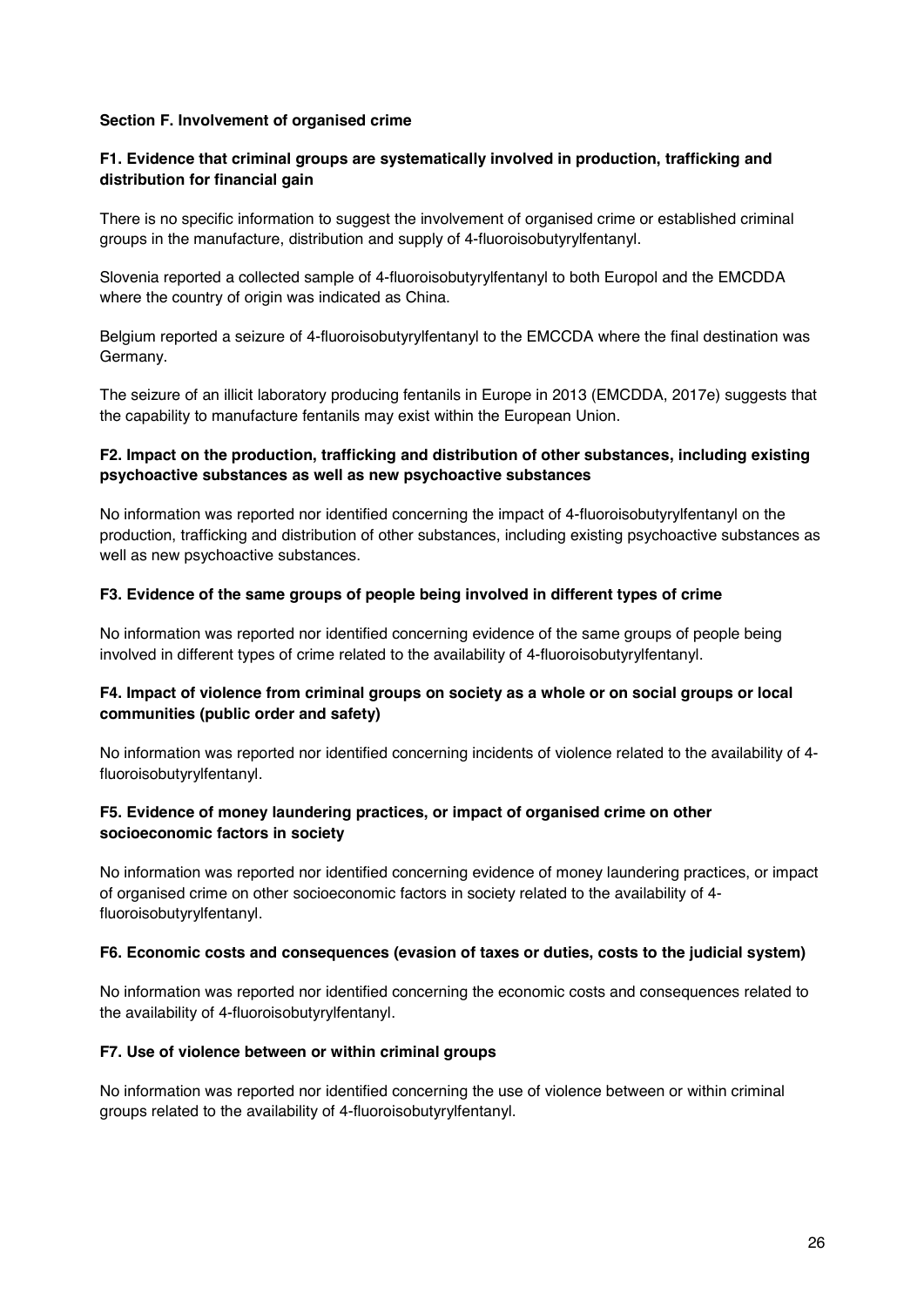# **F8. Evidence of strategies to prevent prosecution, for example through corruption or intimidation**

No information was reported nor identified concerning evidence of strategies to prevent prosecution related to the availability of 4-fluoroisobutyrylfentanyl.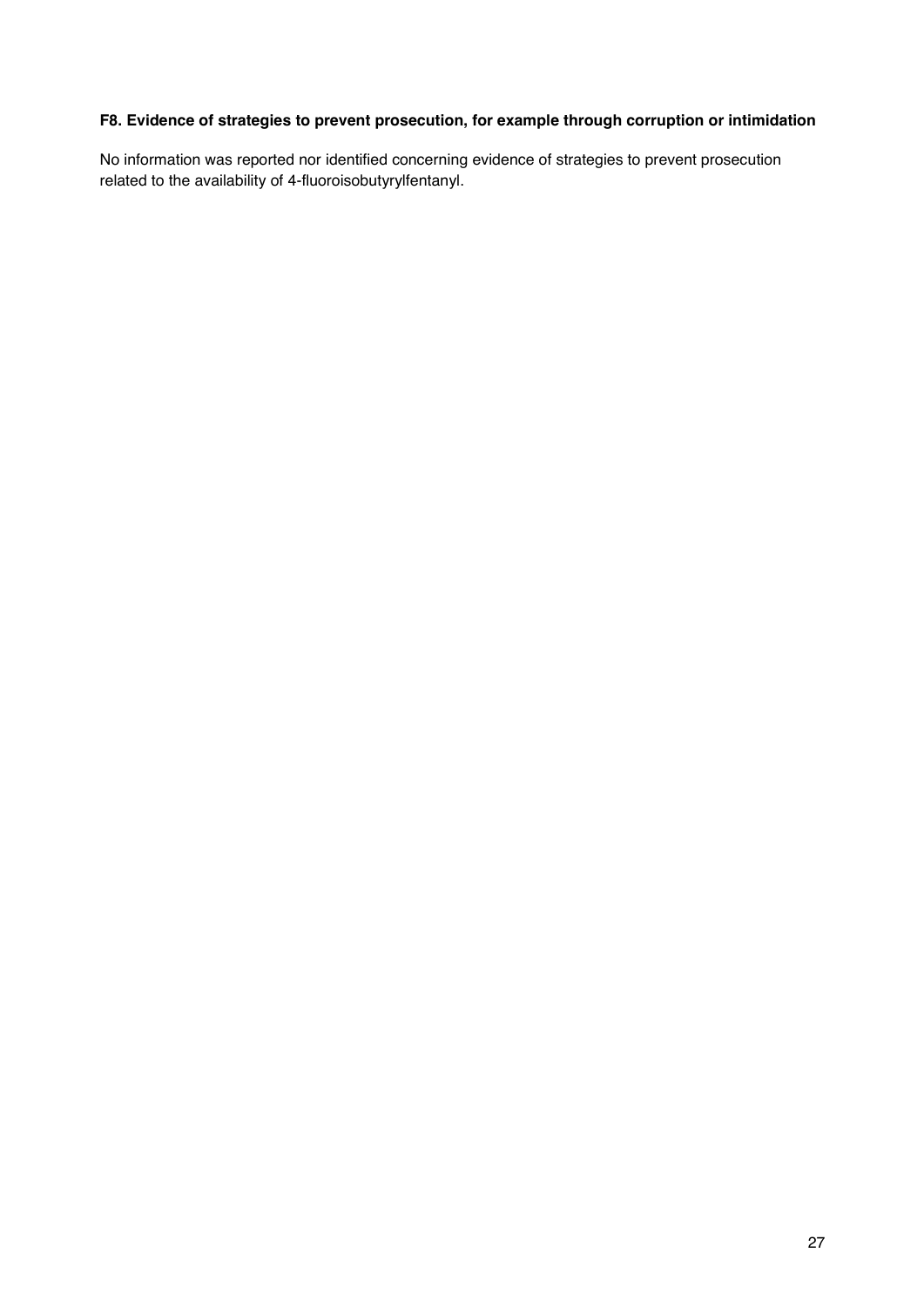# **References**

Aceto, M., Bowman, E., Harris, L. and May, E. (1988), 'Dependence studies of new compounds in the rhesus monkey, rat, and mouse, 1987', in L. S. Harris (ed.), *Problems of Drug Dependence, 1987*, NIDA Research Monograph Series 81, pp. 485–542, U.S. Department of Health and Human Services, Rockville, Maryland.

Cayman Chemical Company (2017). 'FIBF (hydrochloride) product information'. 14 April 2017. Cayman Chemical Company, Ann Arbor, M, USA. Available at: https://www.caymanchem.com/pdfs/19313.pdf.

Cole, J. B., & Nelson, L. S. (2017), 'Controversies and carfentanil: We have much to learn about the present state of opioid poisoning'. *The American Journal of Emergency Medicine*. https://doi.org/10.1016/j.ajem.2017.08.045

Commission on Narcotic Drugs (CND) (2017). The International Drug Control Conventions. Tables of the United Nations Convention against Illicit Traffic in Narcotic Drugs and Psychotropic Substances of 1988, as at 18 October 2017. https://documents-ddsny.un.org/doc/UNDOC/GEN/V17/033/35/PDF/V1703335.pdf?OpenElement

Council of the European Union (CUE) (2017). Council implementing decision (EU) 2017/1774 of 25 September 2017 on subjecting *N*-(1-phenethylpiperidin-4-yl)-*N*-phenylacrylamide (acryloylfentanyl) to control measures, Official Journal of the European Union, L 251/21. http://eur-lex.europa.eu/legalcontent/EN/TXT/?uri=CELEX:32017D1774

Cox, B. M. (2011), 'Pharmacology of opioid drugs', in: *G. Pasternak (ed) The opiate receptors*. Springer, pp. 23-58.

Dahan, A., Sarton, E., Teppema, L., Olievier, C., Nieuwenhuijs, D., Matthes, H. W. and Kieffer B. L. (2001), 'Anesthetic potency and influence of morphine and sevoflurane on respiration in mu-opioid receptor knockout mice', Anesthesiology, 2001, 94(5), pp. 824-832. http://anesthesiology.pubs.asahq.org/article.aspx?articleid=1944782

de Boer, D., Goemans W. P. J., Ghezavat, V. R., van Ooijen, R. D., Maes, R. A. (2003), 'Seizure of illicitly produced para-fluorofentanyl: quantitative analysis of the content of capsules and tablets', *Journal of Pharmaceutical and Biomedical Analysis*, 31(3), pp. 557-562.

DeRienz, R. T., Baker, D. D., Hogue, J., et al. (2017). 'An efficient screening approach for fentanyl analogs using a single extraction sequential GC/MS and LC/MS/MS analysis' (Abstract). 2017 SOFT-TIAFT Meeting, Boca Raton, FL, September 9-14, 2017. Programme book, p. 108.

Elliott, S., Sedefov, R. and Evans-Brown, M. (2017), 'Assessing the toxicological significance of new psychoactive substances in fatalities', *Drug Testing and Analysis*. https://doi.org/ 10.1002/dta.2225

European Monitoring Centre for Drugs and Drug Addiction (EMCDDA) (2015). Preventing fatal overdoses: a systematic review of the effectiveness of take-home naloxone. EMCDDA, Lisbon. http://www.emcdda.europa.eu/system/files/publications/932/TDAU14009ENN.web\_.pdf

European Monitoring Centre for Drugs and Drug Addiction (EMCDDA) (2016a). EMCDDA-Europol Joint Report on a new psychoactive substance: *N*-phenyl-*N*-[1-(2-phenylethyl)piperidin-4-yl]acetamide (acetylfentanyl). In accordance with Article 5 of Council Decision 2005/387/JHA on the information exchange, risk assessment and control of new psychoactive substances. Publications Office of the European Union, Luxembourg. https://doi.org/10.2810/890694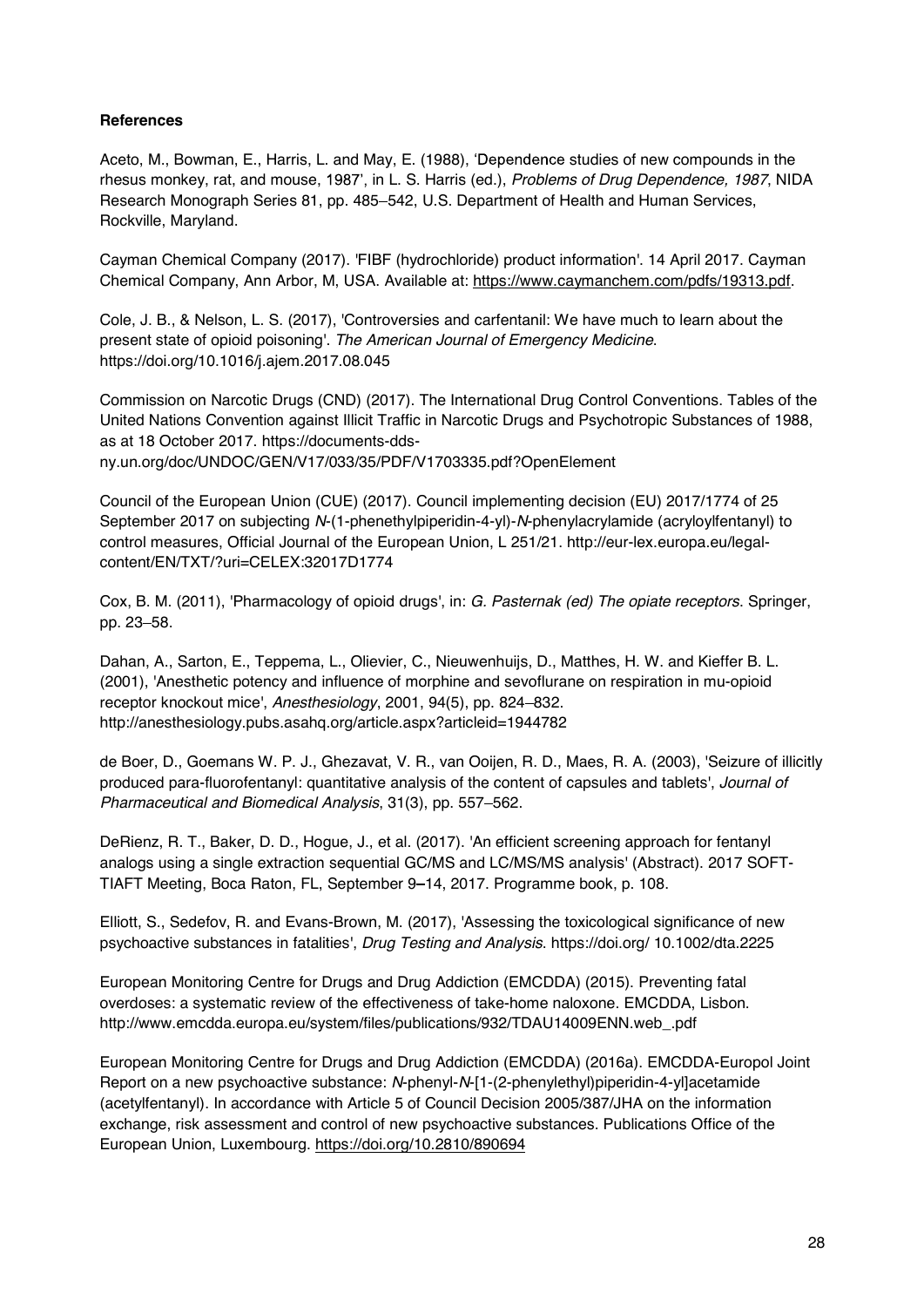European Monitoring Centre for Drugs and Drug Addiction (EMCDDA) (2016b). Preventing opioid overdose deaths with take-home naloxone. Publications Office of the European Union, Luxembourg. https://doi.org/10.2810/357062

European Monitoring Centre for Drugs and Drug Addiction (EMCDDA) (2017a). EMCDDA-Europol Joint Report on a new psychoactive substance: *N*-(4-fluorophenyl)-*N*-(1-phenethylpiperidin-4-yl)isobutyramide (4-fluoroisobutyrylfentanyl; 4F-iBF). In accordance with Article 5 of Council Decision 2005/387/JHA on the information exchange, risk assessment and control of new psychoactive substances. Publications Office of the European Union, Luxembourg. https://doi.org/10.2810/033972

European Monitoring Centre for Drugs and Drug Addiction (EMCDDA) (2017b). EMCDDA-Europol Joint Report on a new psychoactive substance: *N*-(1-phenethylpiperidin-4-yl)-*N*-phenylacrylamide (acryloylfentanyl). In accordance with Article 5 of Council Decision 2005/387/JHA on the information exchange, risk assessment and control of new psychoactive substances. Publications Office of the European Union, Luxembourg. https://doi.org/10.2810/87713

European Monitoring Centre for Drugs and Drug Addiction (EMCDDA) (2017c). EMCDDA-Europol Joint Report on a new psychoactive substance: *N*-phenyl-*N*-[1-(2-phenylethyl)piperidin-4-yl]-furan-2 carboxamide (furanylfentanyl). In accordance with Article 5 of Council Decision 2005/387/JHA on the information exchange, risk assessment and control of new psychoactive substances. Publications Office of the European Union, Luxembourg. https://doi.org/10.2810/83192

European Monitoring Centre for Drugs and Drug Addiction (EMCDDA) (2017d). Report on the risk assessment of *N*-(1-phenethylpiperidin-4-yl)-*N*-phenylacrylamide (acryloylfentanyl) in the framework of the Council Decision on new psychoactive substances. Publications Office of the European Union, Luxembourg.

European Monitoring Centre for Drugs and Drug Addiction (EMCDDA) (2017e). Report on the risk assessment of *N*-phenyl-*N*-[1-(2-phenylethyl)piperidin-4-yl]furan-2-carboxamide (furanylfentanyl) in the framework of the Council Decision on new psychoactive substances. Publications Office of the European Union, Luxembourg.

Guitton, J., Désage, M., Alamercery, S., et al. (1997), 'Gas chromatographic-mass spectrometry and gas chromatographic-Fourier transform infrared spectroscopy assay for the simultaneous identification of fentanyl metabolites', *Journal of Chromatography B*, 693(1), pp. 59-70.

Helander, A., Bäckberg, M., Signell, P., et al. (2017), 'Intoxications involving acrylfentanyl and other novel designer fentanyls - results from the Swedish STRIDA project', *Clinical Toxicology*, 55(6), pp. 589-599.

InterAgency Board for Equipment Standardization and Interoperability (IAB) (2017). Recommendations on selection and use of personal protective equipment and decontamination products for first responders against exposure hazards to synthetic opioids, including fentanyl and fentanyl analogues. https://www.interagencyboard.org/sites/default/files/publications/IAB%20First%20Responder%20PPE%2 0and%20Decontamination%20Recommendations%20for%20Fentanyl.pdf

International Narcotics Control Board (INCB) (2017). INCB: Scheduling of fentanyl precursors comes into force. 18 October 2017. https://www.incb.org/incb/en/news/pressreleases/2017/press\_release\_20171018.html

Jin, M., Gock, S. B., Jannetto, P. J., et al. (2005), 'Pharmacogenomics as molecular autopsy for forensic toxicology: genotyping cytochrome P450 *3A4\*1B* and *3A5\*3* for 25 fentanyl cases', *Journal of Analytical Toxicology*, 29(7), pp. 590-598.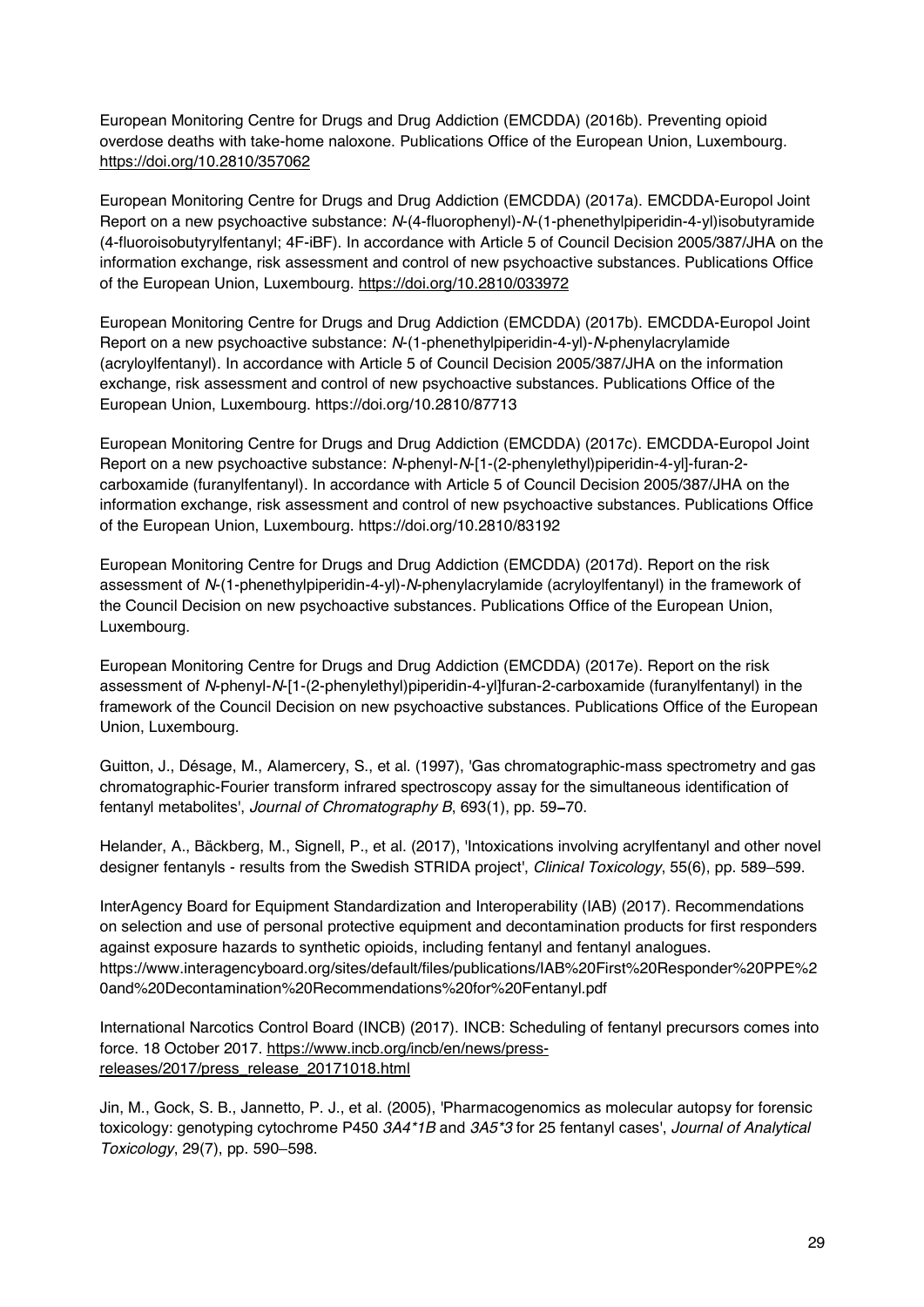Kahl, J. H., Gonyea, J., Humphrey, S. M., et al. (2017). 'Validation of a comprehensive UHPLC-MS/MS method to quantify six novel fentanyl analogues in postmortem specimens' (Abstract). 2017 SOFT-TIAFT Meeting, Boca Raton, FL, September 9-14, 2017. Programme book, p. 109.

Keegan, F., Bell, R. G., Crystal, R, and Weiss, M. B. (2017) Nasal drug products and methods of their use. US Patent application 2017/0071851 (Mar. 15, 2017) by Adapt Pharma Ltd. and Opiant Pharmaceuticals.

Kim, H. K. and Nelson, L.S. (2015), 'Reducing the harm of opioid overdose with the safe use of naloxone: a pharmacologic review', *Expert Opinion on Drug Safety*, 14(7), pp. 1137–1146. https://doi.org/10.1517/14740338.2015.1037274

Klar, S. A., Brodkin, E., Gibson, E., Padhi, S., Predy, C., Green, C. and Lee, V. (2016), 'Furanyl-fentanyl overdose events caused by smoking contaminated crack cocaine—British Columbia, Canada, July 15– 18, 2016', *MMWR. Morbidity and Mortality Weekly Report*, 65(37), pp. 1015-1016.

Labroo, R. B., Paine, M. F., Thummel, K. E., et al. (1997), 'Fentanyl metabolism by human hepatic and intestinal cytochrome P450 3A4: Implications for interindividual variability in disposition, efficacy, and drug interactions', *Drug Metabolism and Disposition*, 25(9), pp. 1072–1080.

Lynch, M. J., Suyama, J., & Guyette, F. X. (2017), 'Scene safety and force protection in the era of ultrapotent opioids', Prehospital Emergency Care, pp. 1-6. https://doi.org/10.1080/10903127.2017.1367446

Macleod, D. B., Habib, A. S., Ikeda, K., Spyker, D. A., Cassella, J. V., Ho, K. Y., Gan, T. J. (2012), 'Inhaled fentanyl aerosol in healthy volunteers: pharmacokinetics and pharmacodynamics', *Anesthesia and Analgesia*, 115(5), pp. 1071-1077. https://doi.org/10.1213/ANE.0b013e3182691898

Meyer, M. R. and Maurer, H. H. (2011), 'Absorption, distribution, metabolism and excretion pharmacogenomics of drugs of abuse', *Pharmacogenomics*, 12(2), pp. 215–233.

Moffat, A. C., Osselton, M. D., Widdop, B., et al. (eds) (2016). 'Clarke's Analysis of Drugs and Poisons*'*, *Pharmaceutical Press, London, Fentanyl Monograph*. https://www.medicinescomplete.com/mc/clarke/current/cd1e495336.htm?q=fentanyl&t=search&ss=text&tot=63&p=1 - \_hit.

Moss, M. J., Warrick, B. J., Nelson, L. S., McKay, C. A., Dubé, P-A., Gosselin, S., Palmer, R. B. and Stolbach, A. I. (2017), 'ACMT and AACT position statement: preventing occupational fentanyl and fentanyl analog exposure to emergency responders', *Clinical Toxicology (Philadelphia)*. https://doi.org/10.1007/s13181-017-0628-2

Newmeyer, M. N., Mazari, P. M., Jufer-Phipps, R. A., et al. (2017). 'Postmortem detection of despropionyl fentanyl in drug related deaths' (Abstract). 2017 SOFT-TIAFT Meeting, Boca Raton, FL, September 9-14, 2017. Programme book, p. 106.

Ohta, H., Suzuki, S. and Ogasawara, K. (1999), 'Studies on fentanyl and related compounds IV. Chromatographic and spectrometric discrimination of fentanyl and its derivatives', *Journal of Analytical Toxicology*, 23(4), pp. 280-285.

Pattinson, K. T. S. (2008), 'Opioids and the control of respiration', *British Journal of Anaesthesia*, 100(6), pp. 747-758.

Poston, A., Jufer-Phipps, R. A., Levine, B. S., et al. (2017). 'Postmortem distribution of *N*-ethylpentylone' (Abstract). 2017 SOFT-TIAFT Meeting, Boca Raton, FL, September 9-14, 2017. Programme book, p. 460 461.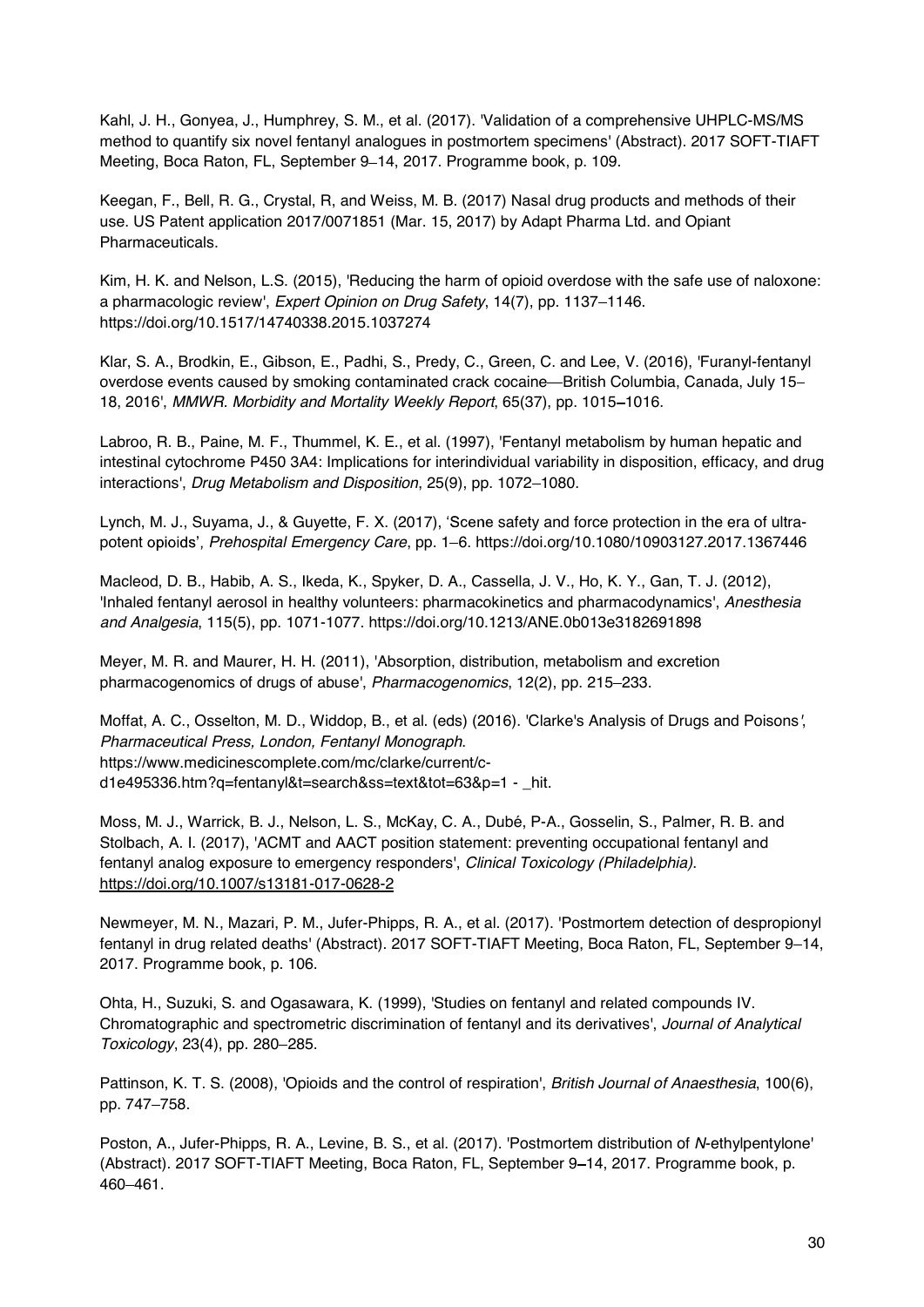Preston, C. L. (ed) (2016). '*Stockley's Drug Interactions'. Pharmaceutical Press, London. Interactions of Fentanyl.* https://www.medicinescomplete.com/mc/stockley/current/intcAACD134.htm?q=fentanyl&t=search&ss=text&tot=74&p=1 - \_hit

Romberg, R., Sarton, E., Teppema, L., et al. (2003), 'Comparison of morphine-6-glucuronide and morphine on respiratory depressant and antinociceptive responses in wild type and mu-opioid receptor deficient mice', *British Journal of Anaesthesia*, 91(6), pp. 862-870.

San Francisco Department of Public Health (SFDPH) (2015). Severe opioid overdoses in San Francisco caused by fentanyl-containing "Xanax" pill. 10-22-2015. http://www.sfcdcp.org/document.html?id=1005

Somerville, N. J., O'Donnell, J., Gladden, R. M., Zibbell, J. E., Green, T. C., Younkin, M., Ruiz, S., Babakhanlou-Chase, H., Chan, M., Callis, B. P., Kuramoto-Crawford, J., Nields, H. M., Walley, A. Y., (2017), 'Characteristics of fentanyl overdose - Massachusetts, 2014-2016', *MMWR. Morbidity and Mortality Weekly Report*, 66(14), pp. 382 386. https://doi.org/10.15585/mmwr.mm6614a2

Sutter, M. E., Gerona, R. R., Davis, M. T., Roche, B. M., Colby, D. K., Chenoweth, J. A., Adams, A. J., Owen, K. P., Ford, J. B., Black, H. B. and Albertson, T. E. (2017), 'Fatal fentanyl: one pill can kill', Academic Emergency Medicine, 24(1), 106-113.

van der Schrier, R., Roozekrans, M., Olofsen, E., Aarts, L., van Velzen, M., de Jong, M., Dahan, A., Niesters M. (2017), 'Influence of ethanol on oxycodone-induced respiratory depression: A dose-escalating study in young and elderly individuals', Anesthesiology, 126(3), pp. 534-542.

Slovenian National Forensic Laboratory (2017). '4F-iBF (C23H29FN2O)'. Analytical report. European Project RESPONSE to challenges in forensic drug analyses. Available at: http://www.policija.si/apps/nfl\_response\_web/0\_Analytical\_Reports\_final/4F-iBF-ID-1710-16-report.pdf.

Swanson, D. M., Hair, L. S., Strauch Rivers, S. R., et al. (2017). 'Fatalities involving carfentanil and furanyl fentanyl: two case reports' (Abstract). 2017 SOFT-TIAFT Meeting, Boca Raton, FL, September 9 14, 2017. Programme book, p. 163.

SWGDRUG (2016). '4-Fluoroisobutyrylfentanyl'. Monograph, latest revision 15th November 2016. Available at: http://www.swgdrug.org/Monographs/4-Fluoroisobutyrylfentanyl.pdf

Tomassoni, J., Hawk, K. F., Jubanyik, K., Nogee, D. P., Durant, T., Lynch, K. L., Patel, R., Dinh, D., Ulrich, A. and D'Onofrio G. (2017), 'Multiple fentanyl overdoses - New Haven, Connecticut, June 23, 2016', *MMWR. Morbidity and Mortality Weekly Report*, 66(4), pp. 107–111.

Turri, J. L., Papsun, D. M., and Logan, B. K. (2017) 'Changes and trends in the novel illicit opioids use in 2016 and 2017 from a large postmortem population' (Abstract). 2017 SOFT-TIAFT Meeting, Boca Raton, FL, September 9-14, 2017. Programme book, p. 270.

Ujváry, I., Jorge, R., Christie, R., et al. (2017), 'Acryloylfentanyl, a recently emerged new psychoactive substance: a comprehensive review', *Forensic Toxicology*, 35(2), pp. 232-243.

United States Centers for Disease Control and Prevention (US CDC) (2013). Recommendations for laboratory testing for acetyl fentanyl and patient evaluation and treatment for overdose with synthetic opioid, 20 June 2013. https://emergency.cdc.gov/han/han00350.asp.

United States Centers for Disease Control and Prevention (US CDC) (2016). Fentanyl: Preventing occupational exposure to emergency responders, November 28, 2016. https://www.cdc.gov/niosh/topics/fentanyl/default.html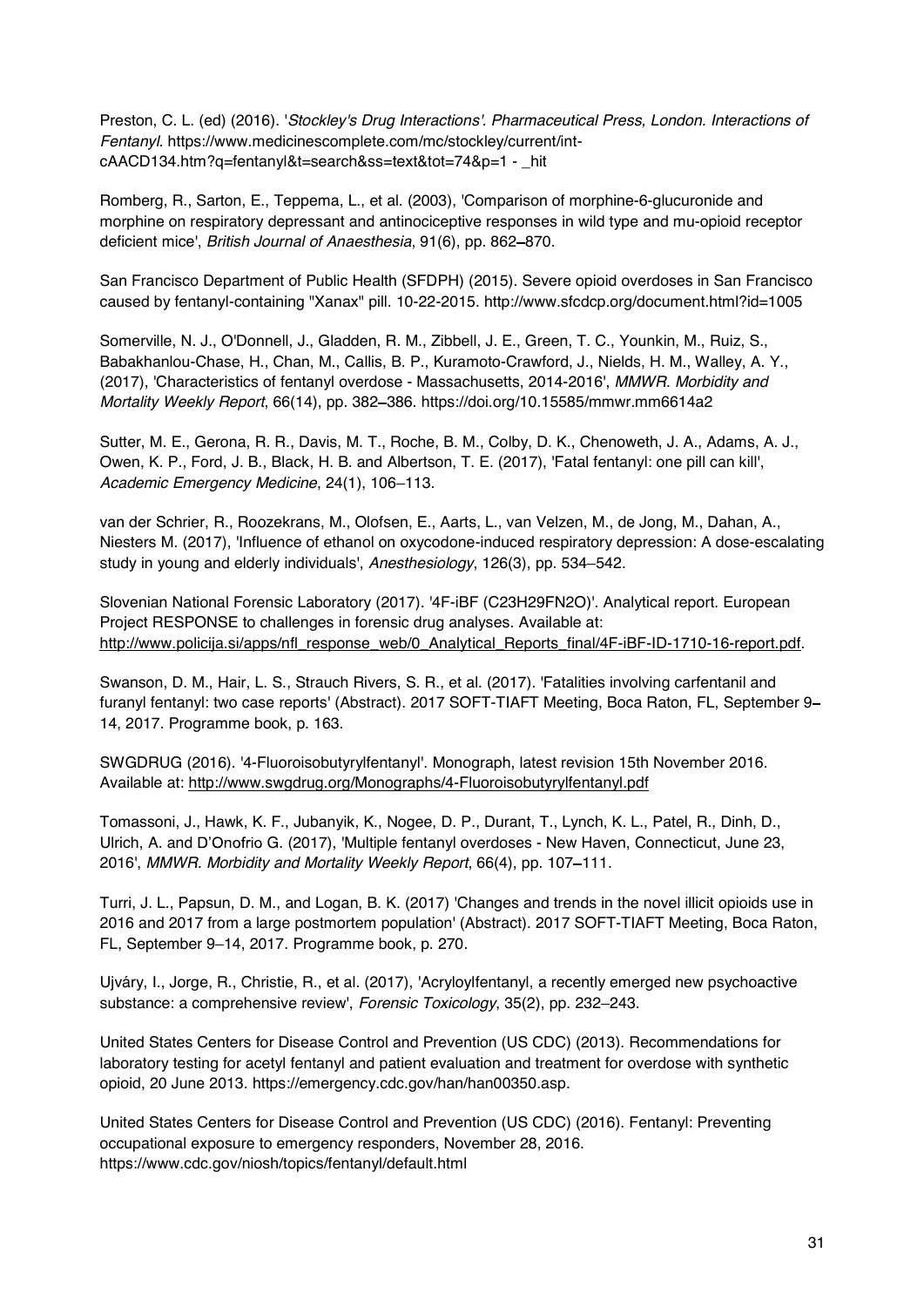United States Drug Enforcement Administration (US DEA) (2017a). Fentanyl. A briefing guide for first responders. U.S. Drug Enforcement Administration. https://www.dea.gov/druginfo/Fentanyl\_BriefingGuideforFirstResponders\_June2017.pdf

United States Drug Enforcement Administration (US DEA) (2017b). '4-Fluoroisobutyryl Fentanyl*.* Background Information and Evaluation of 'Three Factor Analysis' (Factors 4, 5, and 6) for Temporary Scheduling. Drug and Chemical Evaluation Section, Office of Diversion Control, Drug Enforcement Administration, Washington, DC 20537. January 2017. Available at: https://www.regulations.gov/document?D=DEA-2017-0004-0002.

Watanabe, S., Vikingsson, S., Roman, M., et al. (2017), '*In vitro* and *in vivo* metabolite identification studies for the new synthetic opioids acetylfentanyl, acrylfentanyl, furanylfentanyl, and 4-fluoroisobutyrylfentanyl', AAPS Journal, 19(4), pp. 1102-1122.

White, J. M. and Irvine, R. J. (1999), 'Mechanisms of fatal opioid overdose', *Addiction*, 1999, 94(7), 961 972. https://doi.org/10.1046/j.1360-0443.1999.9479612.x

World Health Organisation (WHO) (2017). '4-Fluoroisobutyrfentanyl (4-FIBF). Review report agenda item 4.9.' Expert Committee on Drug Dependence Thirty-ninth Meeting, Geneva, 6-10 November 2017. Available at: http://www.who.int/medicines/access/controlled-substances/Critical\_Review\_4FIBF.pdf.

Zaney, M. E., Shoff, E. N., Hime, G. W., et al. (2017). 'Detection of U-47700 in blood and drug paraphernalia from postmortem cases' (Abstract). 2017 SOFT-TIAFT Meeting, Boca Raton, FL, September 9-14, 2017. Programme book, p. 85.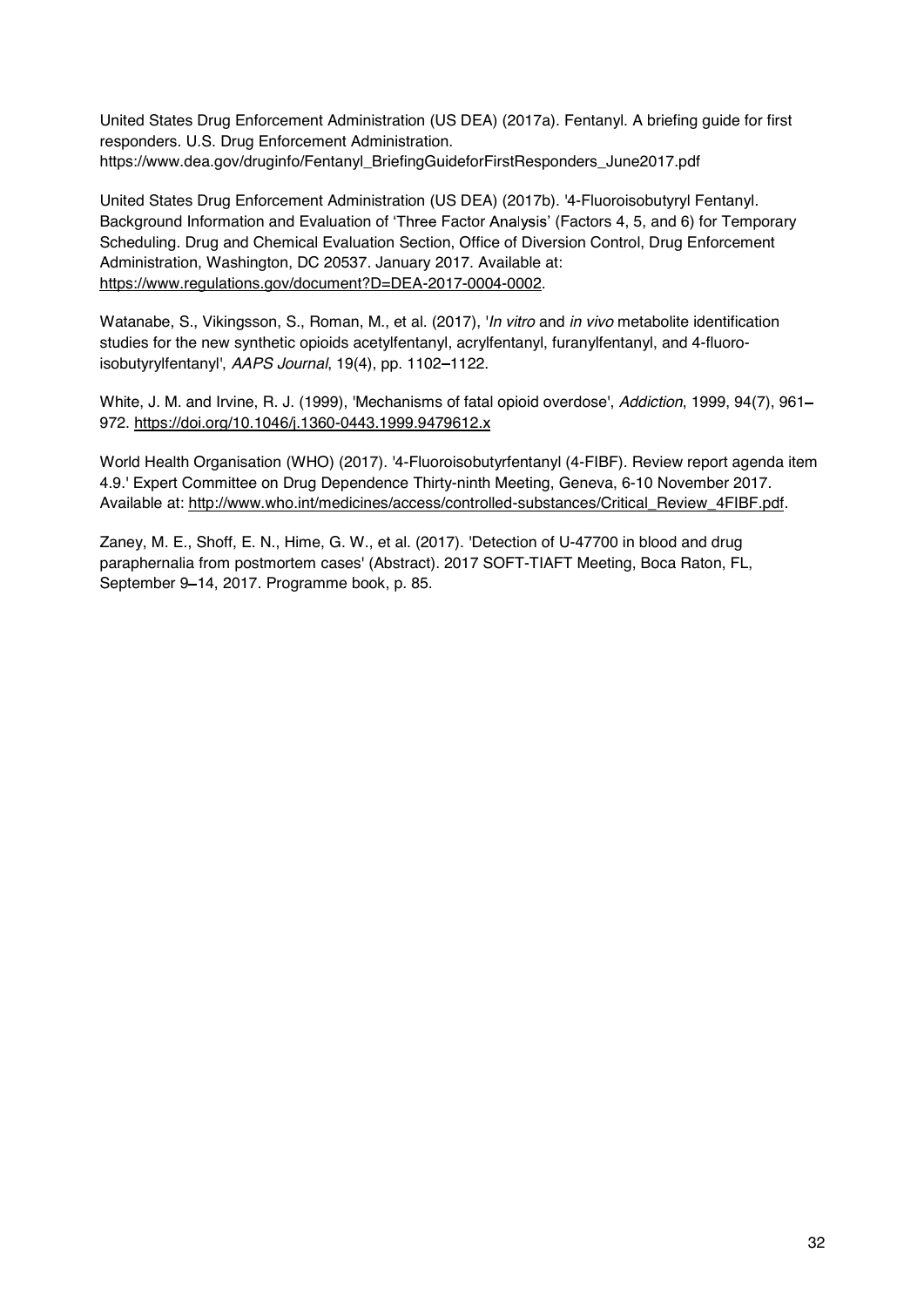

# **Annex 2. List of participants at the risk assessment meetings of** *N***-(4-Fluorophenyl)-***N***-(1 phenethylpiperidin-4-yl)isobutyramide (4-fluoroisobutyrylfentanyl)**

7-8 November 2017

# **A. Extended Scientific Committee**

# **Dr Anne Line BRETTEVILLE-JENSEN**

Norwegian Institute for Alcohol and Drug Research, Oslo Chair of the Scientific Committee

## **Professor Dr Gerhard BUEHRINGER**

Addiction Research Unit, Department of Clinical Psychology and Psychotherapy, Technische Universität Dresden, Institut für Therapieforschung (IFT), Munich

## **Professor Dr Paul DARGAN**

Clinical Toxicology, St Thomas' Hospital, Guy's and St Thomas' NHS Foundation Trust, London

#### **Dr Marina DAVOLI**  Department of Epidemiology, Lazio Regional Health Service, Rome

**Professor Dr Gabriele FISCHER**  Medical University Vienna, Center of Public Health, Vienna

## **Professor Dr Henk GARRETSEN**

Faculty of Social and Behavioural Sciences, Tilburg University, Tilburg

## **Professor Dr Krzysztof KRAJEWSKI**

Department of Criminology, Jagiellonian University, Krakow

## **Dr Fernando RODRÍGUEZ de FONSECA**

Fundación IMABIS, Hospital Universitario Carlos Haya de Málaga, Málaga

## **Professor Dr Rainer SPANAGEL**

Institute of Psychopharmacology, Central Institute of Mental Health, Mannheim

## **Dr Wim BEST**

Utrecht University, Faculty of Science, Freudenthal Institute, Utrech

## **Dr Simon BRANDT**

School of Pharmacy & Biomolecular Sciences, Liverpool John Moores University, Liverpool

## **Professor Dr Gaetano Di CHIARA**

Biomedical Sciences Department, University of Cagliari, Cagliari

## **Professor Dr Éva KELLER**

Semmelweis University, Department of Forensic and Insurance Medicine, Budapest